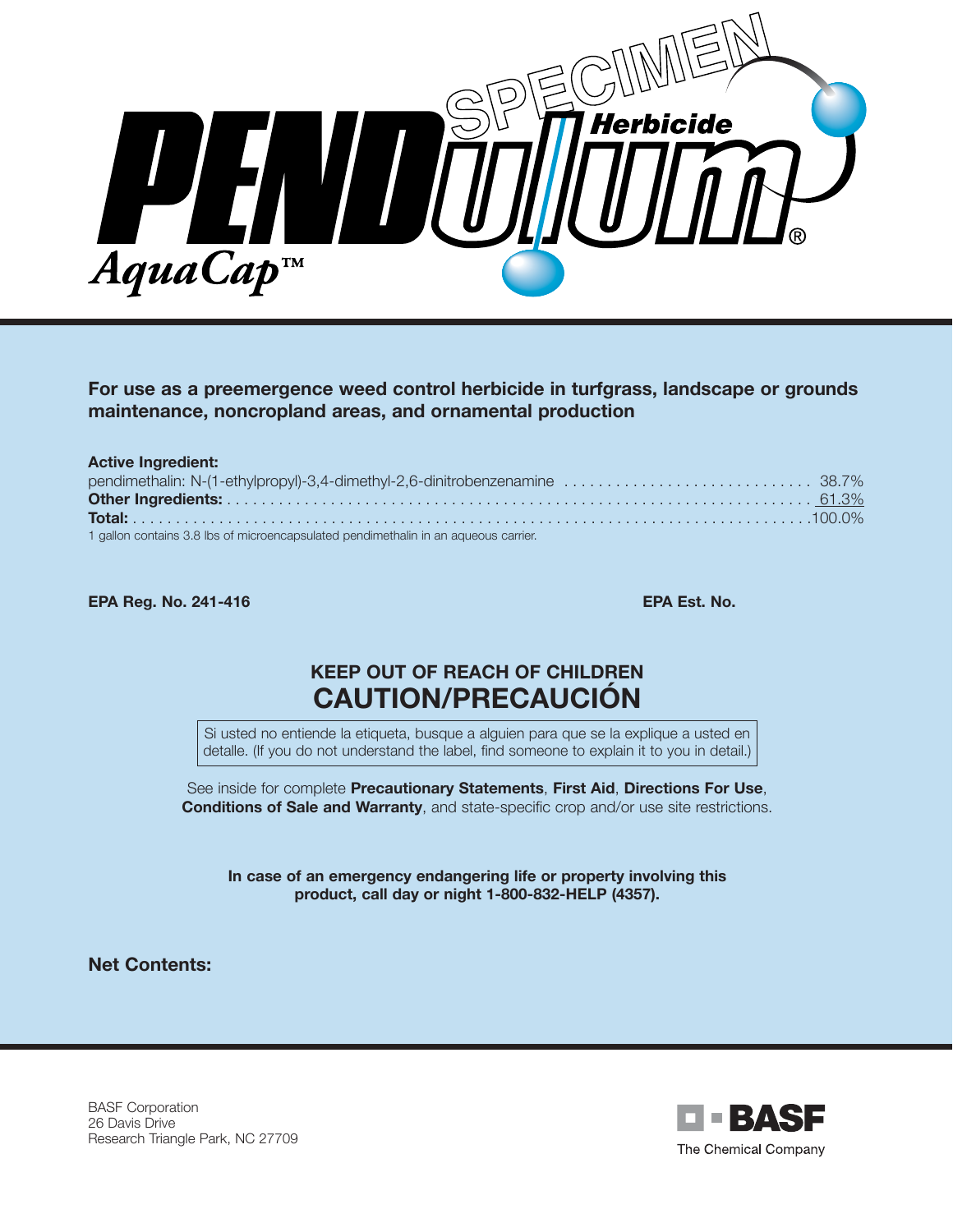#### **If in eyes**

**FIRST AID**

- Hold eyes open and rinse slowly and gently with water for 15 to 20 minutes.
- Remove contact lenses, if present, after first 5 minutes; then continue rinsing eyes.
- Call a poison control center or doctor for treatment advice.

## **HOTLINE**

Have the product container or label with you when calling a poison control center or doctor or going for treatment. In case of an emergency endangering life or property involving this product, call day or night, 1-800-832-HELP (4357).

#### **Precautionary Statements**

#### **Hazards To Humans And Domestic Animals**

**CAUTION.** Causes moderate eye irritation. Harmful if absorbed through skin. Avoid contact with skin, eyes or clothing

## **Personal Protective Equipment (PPE)**

Some materials that are chemically resistant to these products are listed below. For more options, refer to **Category A** on an EPA chemical-resistance category selection chart.

#### **Applicators and other handlers must wear:**

- Long-sleeved shirt and long pants
- Chemical-resistant gloves made of any waterproof material such as nitrile, butyl, neoprene, and/or barrier laminate
- Shoes plus socks

Follow manufacturer's instructions for cleaning and maintaining PPE. If no such instructions for washables exist, use detergent and hot water. Keep and wash PPE separately from other laundry.

## **Engineering Controls**

When handlers use closed systems, enclosed cabs, or aircraft in a manner that meets the requirements listed in the Worker Protection Standard (WPS) for agricultural pesticides [(40 CFR 170.240)(d)(4-6)], the handler PPE requirements may be reduced or modified as specified in the WPS.

## **USER SAFETY RECOMMENDATIONS**

#### **Users should:**

- Wash hands before eating, drinking, chewing gum, using tobacco, or using the toilet.
- Remove clothing immediately if pesticide gets inside. Then wash thoroughly and put on clean clothing.
- Remove PPE immediately after handling this product. Wash the outside of gloves before removing. As soon as possible, wash thoroughly and change into clean clothing.

## **Environmental Hazards**

This product is toxic to fish. **DO NOT** apply directly to water, to areas where surface water is present, or to intertidal areas below the mean high water mark. Drift and runoff from treated areas may be hazardous to aquatic organisms in adjacent aquatic sites. **DO NOT** contaminate water when disposing of equipment washwaters or rinsate.

# **Directions For Use**

It is a violation of federal law to use this product in a manner inconsistent with its labeling. This label must be in the possession of the user at time of herbicide application.

**DO NOT** apply this product through any type of irrigation system.

BASF Corporation does not recommend or authorize the use of this product in manufacturing, processing or preparing custom blends with other products for application to turf or ornamentals.

**DO NOT** apply this product in a way that will contact workers or other persons either directly or through drift. Only protected handlers may be in the area during application.

For requirements specific to your state or tribe, consult the state or tribal agency responsible for pesticide regulation.

**DO NOT** apply **Pendulum® AquaCap™ herbicide** in greenhouses, shadehouses, or other enclosed structures.

Not for use for commercial seed production.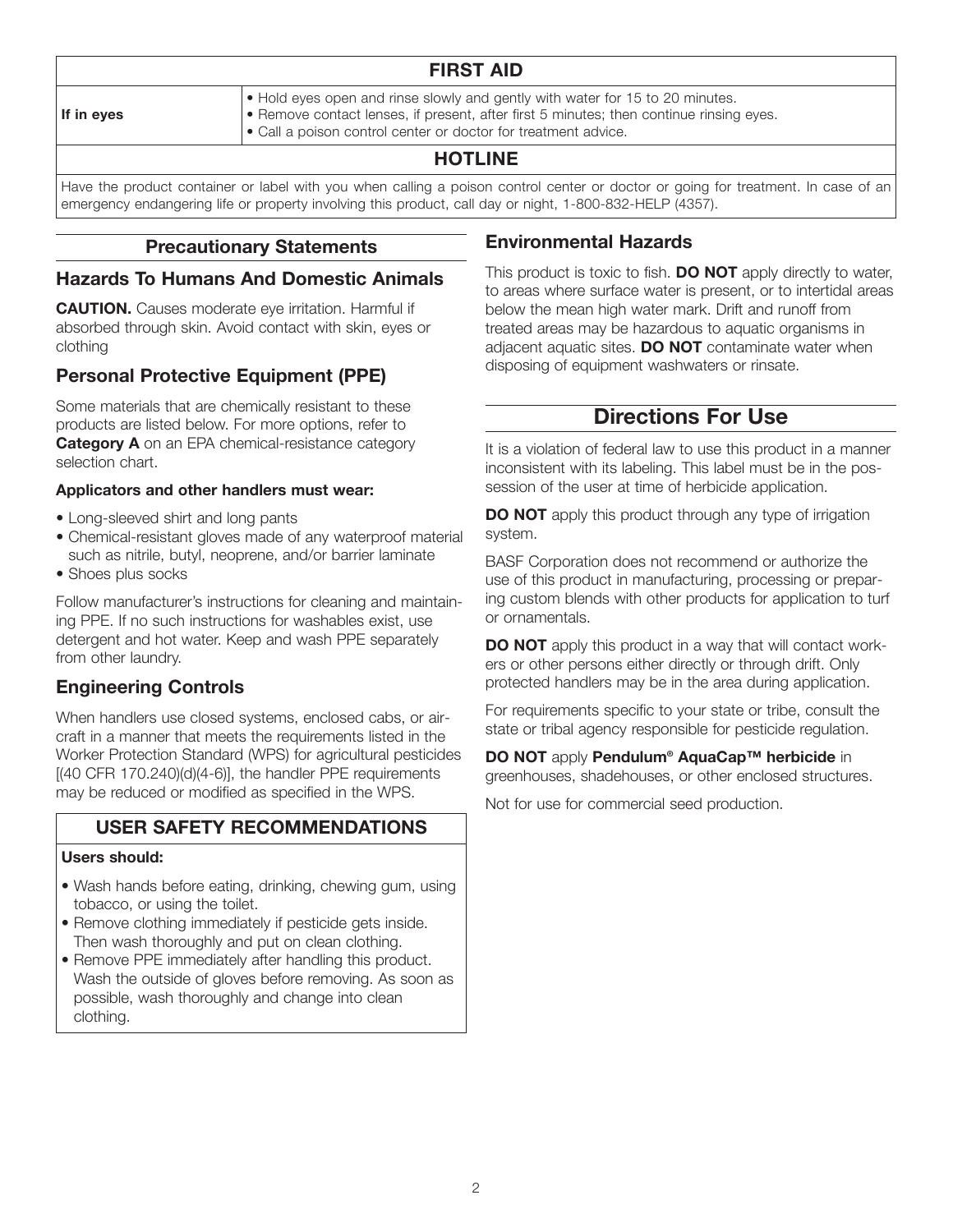## **AGRICULTURAL USE REQUIREMENTS**

Use this product only in accordance with its labeling and with the Worker Protection Standard, 40 CFR part 170. This standard contains requirements for the protection of agricultural workers on farms, forests, nurseries, and greenhouses, and handlers of agricultural pesticides. It contains requirements for training, decontamination, notification, and emergency assistance. It also contains specific instructions and exceptions pertaining to the statements on this label about personal protective equipment (PPE) and restricted-entry interval. The requirements in this box only apply to uses of this product that are covered by the Worker Protection Standard.

**DO NOT** enter or allow worker entry into treated areas during the restricted-entry interval (REI) of **24 hours**.

PPE required for early entry to treated areas that is permitted under the Worker Protection Standard and that involves contact with anything that has been treated, such as plants, soil, or water, is:

- Coveralls
- Chemical-resistant gloves made of any waterproof material such as nitrile, butyl, neoprene, and/or barrier laminate
- Shoes plus socks

## **NONAGRICULTURAL USE REQUIREMENTS**

The requirements in this box apply to uses of this product that are NOT within the scope of the Worker Protection Standard for agricultural pesticides (40 CFR Part 170). The WPS applies when this product is used to produce agricultural plants on farms, forests, nurseries, or greenhouses.

**DO NOT** enter treated areas without protective clothing until sprays have dried.

#### **FAILURE TO FOLLOW THE DIRECTIONS FOR USE AND PRECAUTIONS ON THIS LABEL MAY RESULT IN POOR WEED CONTROL OR CROP INJURY.**

# **STORAGE AND DISPOSAL**

**DO NOT** contaminate water, food, or feed by storage or disposal.

#### **Pesticide Storage**

**DO NOT** store below 15° F. Extended storage at temperatures below 15° F can result in the formation of crystals on the bottom of container. If crystallization does occur, store the container on its side at room temperature (70° F) and rock occasionally until crystals dissolve.

#### **Pesticide Disposal**

Pesticide wastes are toxic. Improper disposal of excess pesticide, spray mixture, or rinsate is a violation of federal law. If these wastes cannot be disposed of by use according to label instructions, contact your State Pesticide or Environmental Control Agency, or the Hazardous Waste representative at the nearest EPA Regional Office for guidance.

## **Container Disposal**

**Nonrefillable Container. DO NOT reuse or refill this container.** Triple rinse or pressure rinse container (or equivalent) promptly after emptying; then offer for recycling, if available, or reconditioning, if appropriate, or puncture and dispose of in a sanitary landfill, or by incineration, or by other procedures approved by state and local authorities.

**Triple rinse containers small enough to shake (capacity** ≤ **5 gallons) as follows:** Empty the remaining contents into application equipment or a mix tank and drain for 10 seconds after the flow begins to drip. Fill the container 1/4 full with water and recap. Shake for 10 seconds. Pour rinsate into application equipment or a mix tank, or store rinsate for later use or disposal. Drain for 10 seconds after the flow begins to drip. Repeat this procedure two more times.

**Triple rinse containers too large to shake (capacity > 5 gallons) as follows:** Empty the remaining contents into application equipment or a mix tank. Fill the container 1/4 full with water. Replace and tighten closures. Tip container on its side and roll it back and forth, ensuring at least one complete revolution, for 30 seconds. Stand the container on its end and tip it back and forth several times. Turn the container over onto its other end and tip it back and forth several times. Empty the rinsate into application equipment or a mix tank, or store rinsate for later use or disposal. Repeat this procedure two more times.

*(continued)*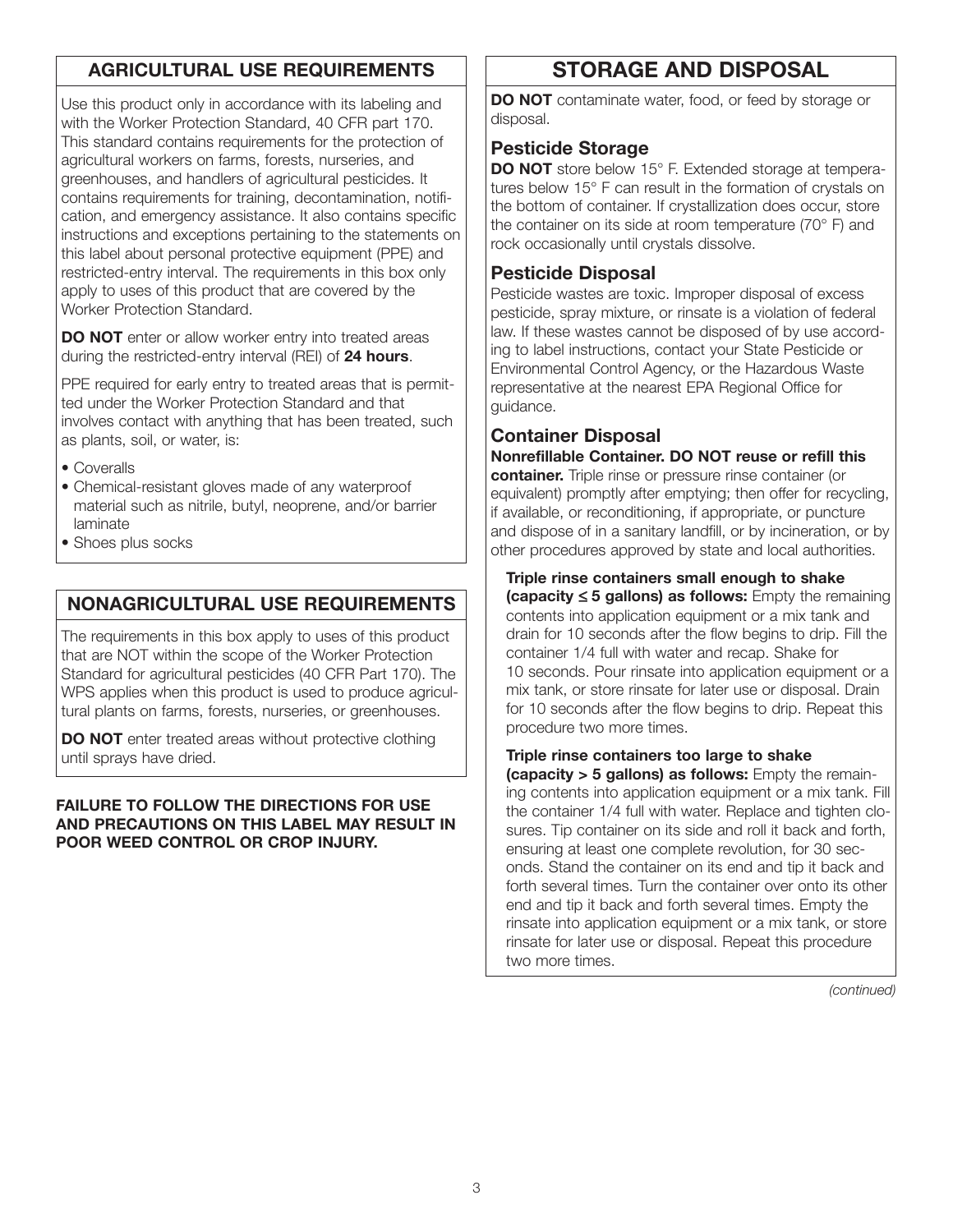# **STORAGE AND DISPOSAL** *(continued)*

**Pressure rinse as follows:** Empty the remaining contents into application equipment or mix tank and continue to drain for 10 seconds after the flow begins to drip. Hold container upside down over application equipment or mix tank, or collect rinsate for later use or disposal. Insert pressure rinsing nozzle in the side of the container and rinse at about 40 PSI for at least 30 seconds. Drain for 10 seconds after the flow begins to drip.

**Refillable Container.** Refill this container with pesticide only. **DO NOT** reuse this container for any other purpose. Triple rinsing the container before final disposal is the responsibility of the person disposing of the container. Cleaning before refilling is the responsibility of the refiller.

**Triple rinse as follows:** To clean the container before final disposal, empty the remaining contents from this container into application equipment or mix tank. Fill the container about 10% full with water. Agitate vigorously or recirculate water with the pump for 2 minutes. Pour or pump rinsate into application equipment or rinsate collection system. Repeat this rinsing procedure two more times.

When this container is empty, replace the cap and seal all openings that have been opened during use; return the container to the point of purchase or to a designated location. This container must only be refilled with a pesticide product. Prior to refilling, inspect carefully for damage such as cracks, punctures, abrasions, worn-out threads and closure devices. Check for leaks after refilling and before transport. **DO NOT** transport if this container is damaged or leaking. If the container is damaged, or leaking, or obsolete and not returned to the point of purchase or to a designated location, triple rinse emptied container and offer for recycling, if available, or dispose of container in compliance with state and local regulations.

#### **General Information**

#### **Mode of Action**

**Pendulum® AquaCap™ herbicide** is a meristematic inhibitor that interferes with the plant cellular division or mitosis and cell elongation in the growing points of shoots and roots of susceptible weeds. When susceptible weeds germinate in the treated area, they contact the herbicide and both shoot and root growth stops. Translocation of the herbicide within the plant is limited. Affected weeds die shortly after growth is stopped, usually before emergence from the soil.

## **Weeds Controlled**

**Pendulum AquaCap** will not control established weeds. If weeds germinate before herbicide activation, shallow cultivate to destroy existing weeds or, where practical, remove by hand. When cultivating for any reason, it should be shallow. Use **Pendulum AquaCap** with herbicides registered for postemergence application (i.e. **Roundup® herbicide** or

**Finale® herbicide**) for the control of established weeds. **DO NOT** apply sprays containing **Roundup** or **Finale** over the top of desirable plants. A **Pendulum AquaCap** treatment may be followed by any registered herbicide to control weeds not listed on the **Pendulum AquaCap** label.

The efficacy of **Pendulum AquaCap** will be improved if the application is followed by 1/2 inch of rainfall or its equivalent in sprinkler irrigation. Erratic weed control may result if **Pendulum AquaCap** is not activated by rainfall or irrigation within 30 days.

The following grass and broadleaf weeds are controlled by preemergence treatments of **Pendulum AquaCap** at the specified rates.

#### **Table 1. Weeds Controlled**

| <b>Common Name</b>       | <b>Scientific Name</b>    |
|--------------------------|---------------------------|
| <b>Grasses</b>           |                           |
| <b>Barnyardgrass</b>     | Echinochloa crus-galli    |
| Bluegrass, annual        | <u>Poa annua</u>          |
| Crabgrass                | Digitaria spp.            |
| Crowfootgrass            | Dactyloctenium aegyptium  |
| Foxtail, giant           | Setaria faberi            |
| Foxtail, green           | Setaria viridis           |
| Foxtail, yellow          | Setaria glauca            |
| Goosegrass               | Eleusine indica           |
| <u>Itchgrass</u>         | Rottboellia exaltata      |
| Johnsongrass (from seed) | Sorghum halepense         |
| <b>Junglerice</b>        | <u>Echinochloa colona</u> |
| Lovegrass (from seed)    | Eragrostis spp.           |
| Panicum, browntop        | Panicum fasciculatum      |
| Panicum, fall            | Panicum dichotomiflorum   |
| Panicum, Texas           | Panicum texanum           |
| Sandbur, field           | Cenchrus incertus         |
| <b>Signalgrass</b>       | Brachiaria platyphylla    |
| Sprangletop, Mexican     | Leptochloa uninervia      |
| Sprangletop, red         | Leptochloa filiformis     |
| Witchgrass               | Panicum capillare         |
| Woolly cupgrass          | Eriochloa villosa         |
| <b>Broadleaf Weeds</b>   |                           |
| Burweed, lawn            | Soliva pterosperma        |
| Carpetweed               | Mollugo verticillata      |
| Chickweed, common        | Stellaria media           |
| Chickweed, mouseear      | Cerastium vulgatum        |
| Clover, hop              | Trifolium procumbens      |
| Cudweed                  | Gnaphalium spp.           |
| Evening primrose         | Oenothera biennis         |
| <b>Fiddleneck</b>        | Amsinckia intermedia      |
| Filaree                  | Erodium spp.              |
| Henbit                   | Lamium amplexicaule       |
| Knotweed, prostrate      | Polygonum aviculare       |
| Kochia                   | Kochia scoparia           |
| Lambsquarters            | Chenopodium album         |
| Pigweed                  | Amaranthus spp.           |
| Puncturevine             | Tribulus terrestris       |
| Purslane                 | Portulaca oleracea        |
| Pusley, Florida          | Richardia scabra          |
| Rocket, London           | Sisymbrium irio           |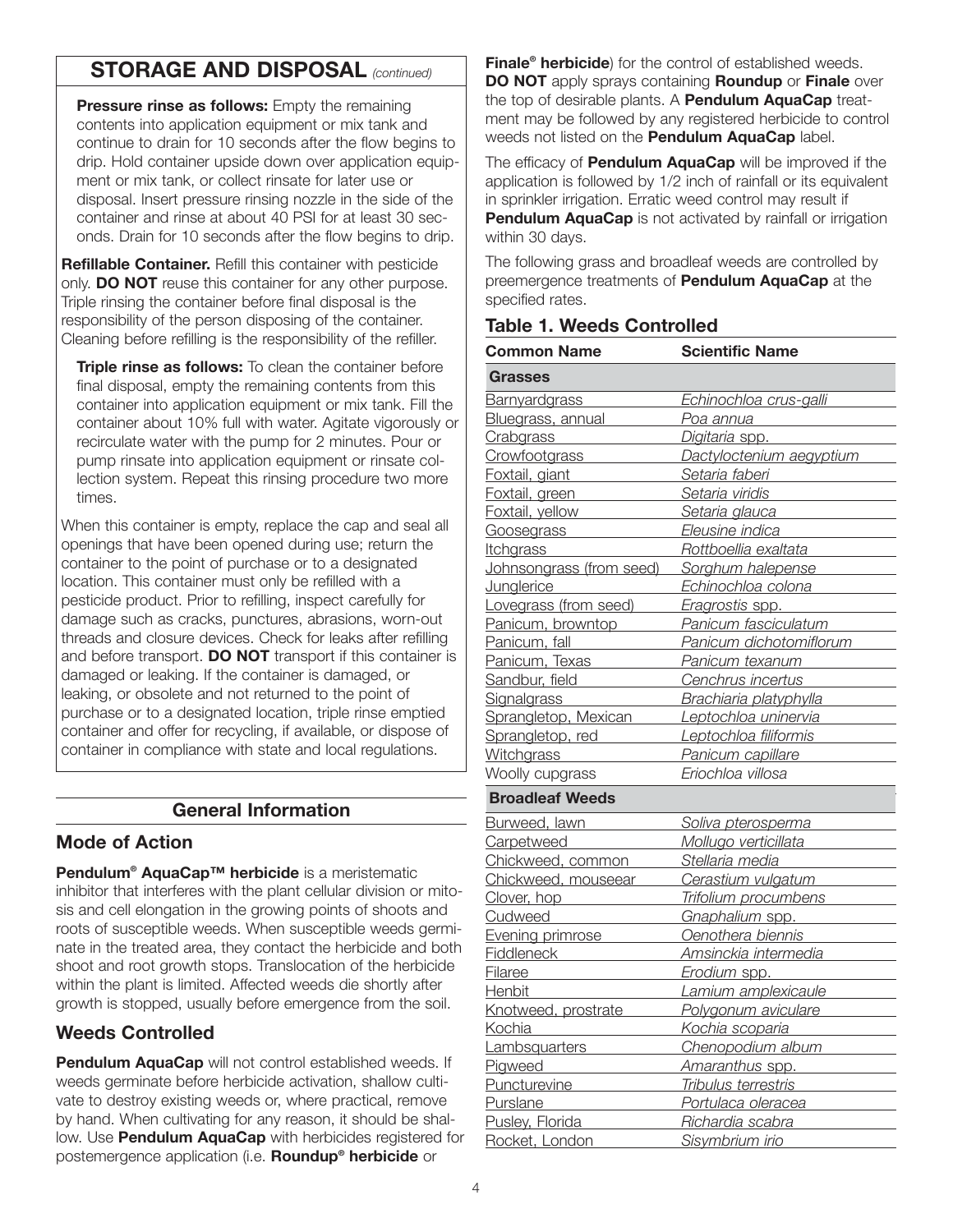#### **Table 1. Weeds Controlled** *(continued)*

| <b>Common Name</b>                 | <b>Scientific Name</b>  |
|------------------------------------|-------------------------|
| <b>Broadleaf Weeds (continued)</b> |                         |
| Shepherdspurse                     | Capsella bursa-pastoris |
| Smartweed, Pennsylvania            | Polygonum pensylvanicum |
| Speedwell, corn                    | Veronica arvensis       |
| Spurge, annual                     | Euphorbia spp.          |
| Spurge, prostrate                  | Chamaesyce humistrata   |
| Woodsorrel, yellow                 | Oxalis stricta          |
| Velvetleaf (Buttonweed)            | Abutilon theophrasti    |

## **Application Use Sites**

Use **Pendulum® AquaCap™ herbicide** for preemergence control of grass and certain broadleaf weed species as they germinate **in any turfgrass site** (golf courses, lawns, sod farms and other turf areas) and **landscape ornamental maintenance areas**. Examples of such sites include, but are not limited to: grounds or lawns around residential and commercial establishments, multifamily dwellings, military and other institutions, parks, airports, roadsides, schools, picnic grounds, athletic fields, houses of worship, cemeteries, golf courses, prairie grass areas, and sod farms.

#### **Pendulum AquaCap can be applied for general**

**grounds maintenance** in areas such as parking lots, driveways and roadsides, alleyways, bike and jogging paths, vacant lots, buildings, stone gardens and gravel yards, markers and fence lines, and mulch beds. It may be used under asphalt or concrete treatments as part of a site preparation program.

Use **Pendulum AquaCap** for preemergence control of most annual grasses and certain broadleaf weeds as they germinate **in any noncropland area** such as railroad, utility, highway, and pipeline rights-of-way; highway guardrails, delineators, and sign posts; bridge abutments and approaches; utility substations; petroleum tank farms; pumping installations; storage areas; fence rows; windbreaks and shelterbelts; paved or gravel surfaces; and established wildflower plantings where weed control is desired.

**Pendulum AquaCap** can also be used **in bulb plantings**, **nonbearing fruit and nut tree nurseries**, **conifer and hardwood seedling nurseries**, and **tree plantations for site preparation and maintenance**. Applications can be made, but are not limited to, plant species listed on this label such as trees, shrubs, groundcovers, perennials, bulbs, ornamental grasses, and bedding plants.

**Pendulum AquaCap** can be used **in and around field, liner, and container ornamental production**.

## **Application Instructions**

**Pendulum AquaCap** will not control established weeds. Therefore, areas to be treated should be free of established weeds at the time of treatment, or **Pendulum AquaCap** may be used with herbicides registered for postemergence

use in managed turf sites, landscape ornamentals, and in other noncropland areas. Consult the labels of those herbicides for suggested treatments, rates, and precautions or restrictions for use in these areas. The efficacy of **Pendulum AquaCap** will improve if the application is followed by 1/2 inch of rainfall or its equivalent in sprinkler irrigation. If **Pendulum AquaCap** is not activated by rainfall or irrigation within 30 days, erratic weed control may result.

Applied according to label directions and under normal growing conditions, **Pendulum AquaCap** or **Pendulum AquaCap** tank mix combinations will not cause crop injury. Overapplication can result in crop stand loss,

crop injury, or soil residues. Uneven application can decrease weed control or cause crop injury.

Seedling diseases, cold weather, excessive moisture, high soil pH, high soil salt concentration, or drought can weaken seedlings and plants and increase the possibility of plant damage from **Pendulum AquaCap**.

## **Mixing Instructions**

**Pendulum AquaCap** may be applied in a tank mix or a sequential application with other herbicides registered for use in a given crop. Refer to the companion label for weeds controlled in addition to **Pendulum AquaCap** alone.

When using tank mixtures or sequential applications with **Pendulum AquaCap**, always read the companion product label(s) to determine the specific use rates by soil types, weed species, and weed or crop growth stage. In addition, follow all precautions and restrictions including state and local use restrictions that may apply to specific products. Always follow the most restrictive label.

Fill tank 1/2 to 3/4 full with clean water or liquid fertilizer and agitate. Before mixing **Pendulum AquaCap** or **Pendulum AquaCap** tank mixtures in liquid fertilizer, refer to appropriate label sections for recommended uses in liquid fertilizer, application instructions, and compatibility determinations.

## **Pendulum AquaCap Alone**

When using **Pendulum AquaCap** alone, add **Pendulum AquaCap** to the partially filled tank while agitating; then fill the remainder of the tank with water or liquid fertilizer.

## **Pendulum AquaCap Tank Mixes**

Add the tank mixture ingredients in the following order:

- 1. **Wettable Powder (WP) formulations** Make a slurry of the WP in water (1:2 ratio). Add the slurry slowly into the partially filled tank while agitating.
- 2. **Dry Flowable/Water Dispersible Granule (DF/WDG) formulations** - Add the granules to the partially filled tank while agitating. Make a slurry of the granules in water before adding to liquid fertilizer.
- 3. **Flowable (F) formulations** Add the F formulation to the partially filled tank while agitating.
- 4. Add **Pendulum AquaCap** to the partially filled tank while agitating.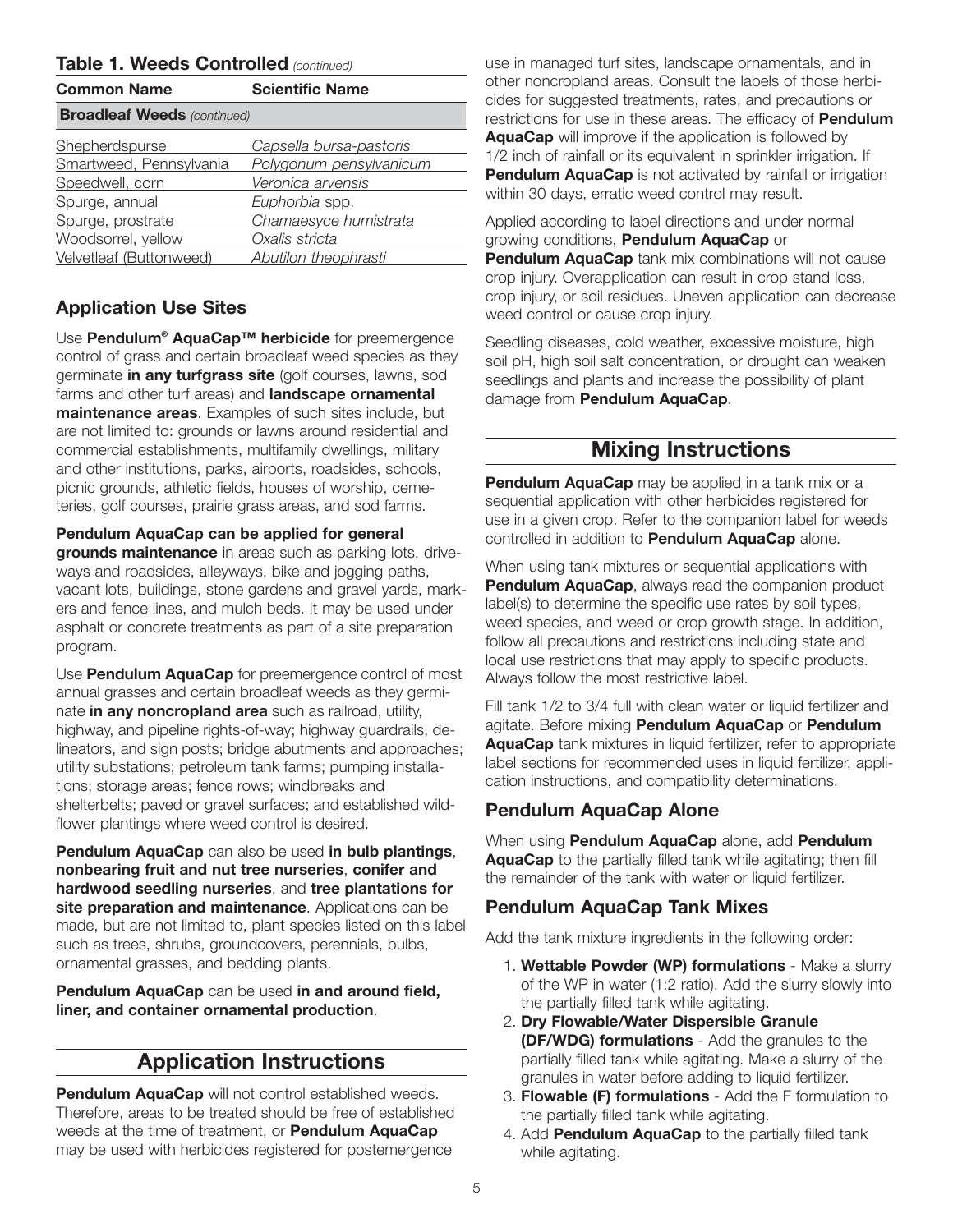- 5. **Water-soluble Concentrate (WSC) formulations** Add the WSC formulation to the partially filled tank while agitating.
- 6. **Emulsifiable Concentrate (EC) formulations** Add the EC formulation to the partially filled tank while agitating.

Fill the remainder of the tank with water or liquid fertilizer while agitating.

Maintain continuous agitation while adding herbicides and until spraying is completed. If the spray mixture is allowed to settle for any period of time, thorough agitation is essential to resuspend the mixture before spraying is resumed.

### **Backpack Sprayer**

Begin with a clean spray tank. Fill the spray tank 1/2 full with clean water and add the required amount of **Pendulum® AquaCap™ herbicide** to the sprayer. Cap sprayer and agitate to ensure mixing. Uncap sprayer and finish filling tank to desired level. Cap sprayer and agitate once again. During application it is desirable to agitate the mixture on occasion to ensure mixing. If the spray mixture is allowed to settle for any period of time, thorough agitation is essential before spraying is resumed.

## **Liquid Fertilizers**

Before mixing, always test small quantities with a simple jar test. Add the required amount of **Pendulum AquaCap** to a half-filled spray tank while agitating; then add the fertilizer product. Complete filling spray tank to desired level.

## **Spraying Instructions**

## **Ground Application**

Uniformly apply with properly calibrated ground equipment in sufficient water per acre to uniformly treat the area with a spray pressure of 25 to 50 psi. Suggested spray volumes are 20 to 200 gpa for professional turfgrass, landscape and ornamental applications, and 10 to 200 gpa for all other noncrop applications such as roadsides, utility rights-of-way, or soft-residual bareground applications. Maintain continuous agitation during spraying with good mechanical or bypass agitation. Avoid overlaps that will increase rates above those specified. Avoid application when winds may cause drift.

Avoid unintentional contact of spray solution with driveways, stone, wood, or other porous surfaces. Rinse immediately with water to avoid staining. Avoid mechanically scrubbing until surface area is thoroughly rinsed. Treated turfgrass should be dry before entering to avoid staining onto nontreated surfaces.

## **Aerial Application**

Uniformly apply in 5 or more gallons of water per acre. Exercise caution to minimize drift. **DO NOT** apply during periods of gusty winds or when wind conditions favor drifting. Spray drift can cause injury to sensitive crops. Use a flagman or an automatic mechanical flagging unit on the aircraft to avoid overlapping and possible crop injury.

## **MANAGING OFF-TARGET MOVEMENT**

Avoiding spray drift at the application site is the responsibility of the applicator. The interaction of many equipment-related and weather-related factors determines the potential for spray drift. The applicator and the grower are responsible for considering all these factors when making decisions. The following drift management requirements must be followed to avoid off-target drift movement from aerial application to agricultural field crops:

- 1. The distance of the outermost nozzles on the boom must not exceed 3/4 the length of the wingspan or rotor.
- 2. Nozzles must always point backward parallel with the airstream and never be pointed downward more than 45 degrees.

Observe more stringent state regulations, if applicable. The applicator should be familiar with and take into account the information covered in the aerial drift reduction advisory information.

### **Information On Droplet Size**

The most effective way to reduce drift potential is to apply large droplets. The best drift management strategy is to apply the largest droplets that provide sufficient coverage and control. Applying larger droplets reduces drift potential but will not prevent drift if applications are made improperly or under unfavorable environmental conditions (see **WIND**; **TEMPERATURE AND HUMIDITY**; and **TEMPERATURE INVERSIONS**).

#### **Controlling droplet size:**

- **Volume** Use high flow rate nozzles to apply the highest practical spray volume. Nozzles with higher rated flows produce larger droplets.
- **Pressure DO NOT** exceed the nozzle manufacturer's recommended pressures. For many nozzle types, lower pressure produces larger droplets. When higher flow rates are needed, use higher flow rate nozzles instead of increasing pressure.
- **Number of Nozzles** Use the minimum number of nozzles that provide uniform coverage.
- **Nozzle Orientation** Orienting nozzles so that the spray is released parallel to the airstream produces larger droplets than other orientations and is recommended practice. Significant deflection from the horizontal will reduce droplet size and increase drift potential.
- **Nozzle Type** Use a nozzle type that is designed for the intended application. With most nozzle types, narrower spray angles produce larger droplets. Consider using lowdrift nozzles. Solid-stream nozzles oriented straight back produce the largest droplets and the lowest drift.

## **Boom Length**

For some use patterns, reducing the effective boom length to less than 3/4 of the wingspan or rotor length may further reduce drift without reducing swath width.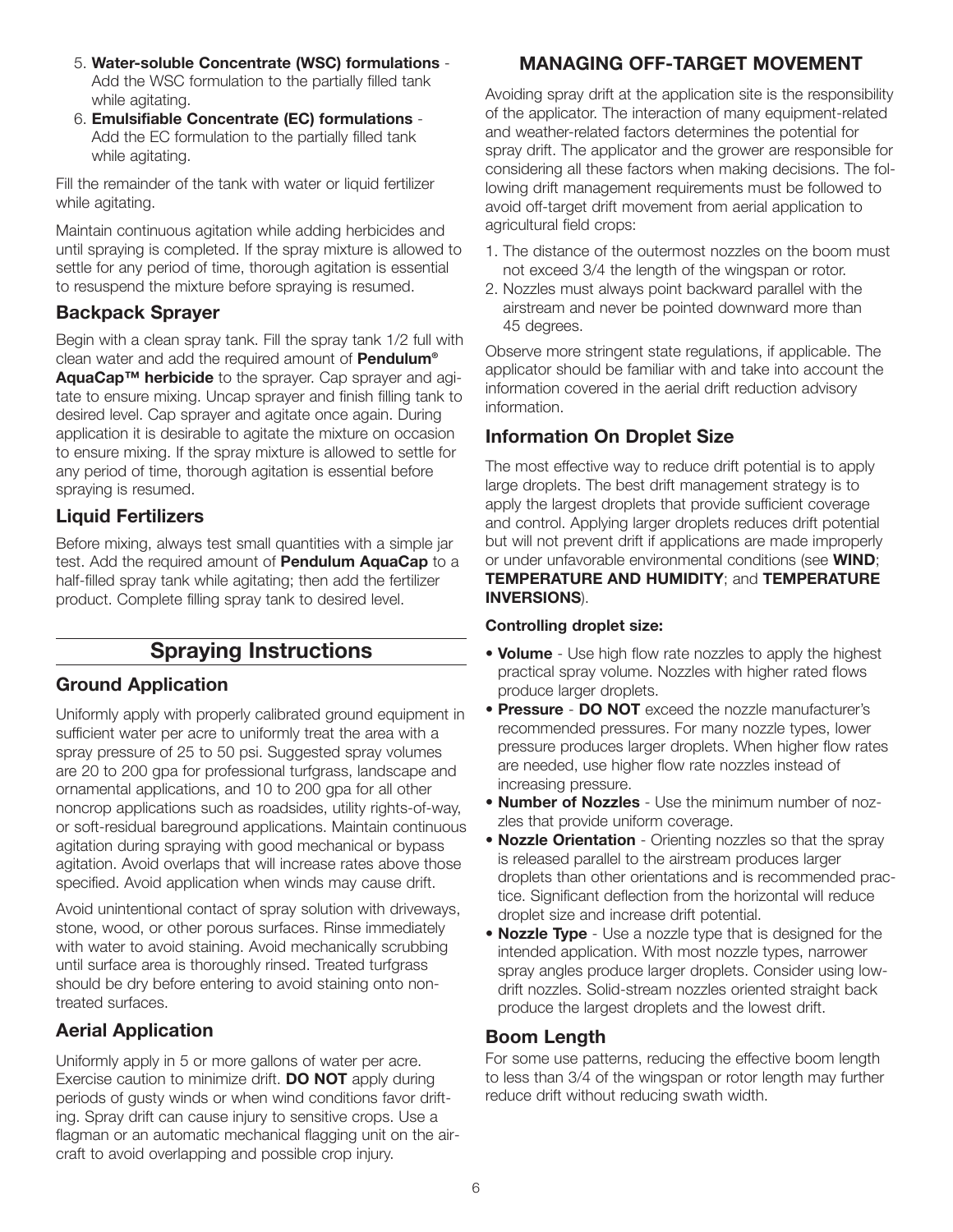## **Application Height**

Applications should not be made at a height greater than 10 feet above the top of the largest plants unless a greater height is required for aircraft safety. Making applications at the lowest height that is safe reduces exposure of droplets to evaporation and wind.

## **Swath Adjustment**

When applications are made with a crosswind, the swath will be displaced downwind. Therefore, on the upwind and downwind edges of the field, the applicator must compensate for this displacement by adjusting the path of the aircraft upwind. Swath adjustment distance should increase with increasing drift potential (higher wind, smaller droplets, etc.).

## **Wind**

Drift potential is lowest between wind speeds of 2 to 10 mph. However, many factors, including droplet size and equipment type, determine drift potential at any given speed. Application should be avoided below 2 mph due to variable wind direction and high inversion potential.

**NOTE:** Local terrain can influence wind patterns. Every applicator should be familiar with local wind patterns and how they affect spray drift.

## **Temperature and Humidity**

When making applications in low relative humidity, set up equipment to produce larger droplets to compensate for evaporation. Droplet evaporation is most severe when conditions are both hot and dry.

## **Temperature Inversions**

Applications should not occur during a temperature inversion because drift potential is high. Temperature inversions restrict vertical air mixing that causes small suspended droplets to remain in a concentrated cloud. This cloud can move in unpredictable directions due to the light, variable winds common during inversions. Temperature inversions are characterized by increasing temperatures with altitude and are common on nights with limited cloud cover and light-to-no wind. They begin to form as the sun sets and often continue into the morning. Their presence can be indicated by ground fog; however, if fog is not present, inversions can also be identified by the movement of smoke from a ground source or an aircraft smoke generator. Smoke that layers and moves laterally in a concentrated cloud (under low wind conditions) indicates an inversion, while smoke that moves upward and rapidly dissipates indicates good vertical air mixing.

## **Sensitive Areas**

The pesticide should only be applied when the potential for drift to adjacent sensitive areas (e.g. residential areas, bodies of water, known habitat for threatened or endangered species, or nontarget crops) is minimal (e.g. when wind is blowing away from sensitive areas).

## **Turfgrass**

Use **Pendulum® AquaCap™ herbicide** for preemergence control of grasses and certain broadleaf weed species as

they germinate in any turfgrass site (golf courses, lawns, sod farms and other turf areas) and landscape ornamental maintenance areas. Examples of such sites include, but are not limited to: grounds or lawns around residential and commercial establishments, multifamily dwellings, military and other institutions, parks, airports, roadsides, schools, picnic grounds, athletic fields, houses of worship, cemeteries, golf courses, prairie grass areas, and sod farms.

The efficacy of **Pendulum AquaCap** will be improved if the application is followed by 1/2 inch of rainfall or its equivalent in sprinkler irrigation. If **Pendulum AquaCap** is not activated by rainfall or irrigation within 30 days, erratic weed control may result.

To prevent establishment of weeds along the edges of treated area, it may be necessary to overlap the spray 3 to 6 inches onto sidewalks or driveways, etc., to ensure effective application rates in these especially vulnerable sites. Where temporary discoloration of pavement is to be avoided, **DO NOT** rub or scrub surface. Rinse area immediately using a heavy spray of water to avoid staining. Treated turfgrass should be dry before entering to avoid staining onto nontreated surfaces.

## **Turfgrass Tank Mixes**

**Pendulum AquaCap** can be mixed with postemergence herbicides to control emerged weeds in nonresidential turfgrass. For annual grass control, applications can be made with **Drive® 75 DF herbicide**, **Drive® XLR8 herbicide**, or MSMA to control emerged weeds.

Broadleaf weeds can be controlled using **Trimec® herbicide**, **Three-Way™ herbicide**, 2-4,D and other similar products.

Before tank mixing, use a simple jar test to ensure compatibility of herbicides.

Refer to manufacturer's labels for specific use directions, precautions, and limitations before tank mixing with **Pendulum AquaCap.** Follow those that are most restrictive.

## **Turfgrass Restrictions**

- Use on well-established turfgrass with a dense and uniform stand. On turf that has been thinned or damaged due to winter injury, excessive moisture, etc., allow for turf recovery before application.
- On newly planted areas, application should not be made until the turfgrass has filled in and has been mowed at least four times. Applications made to overseeded warm-season turfgrass may cause thinning or injury of the overseeded species.
- **DO NOT** use on bentgrass or *Poa annua* greens and tees or injury may occur.
- Delay reseeding or winter overseeding treated turfgrass for at least three (3) months following the last **Pendulum AquaCap** application.
- Delay sprigging turfgrass for five (5) months after application.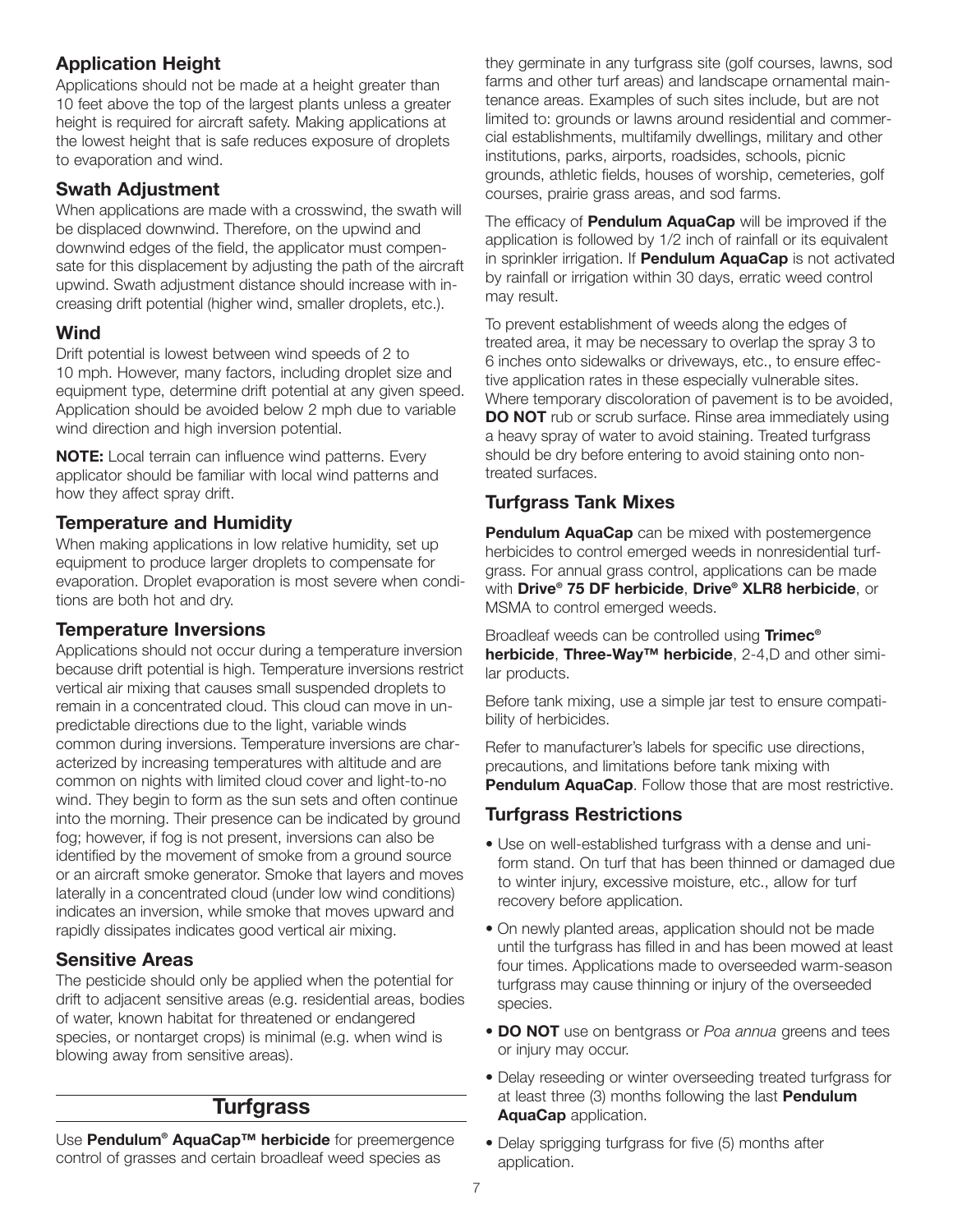| <b>Cool Season</b><br><b>Turfgrass</b>                                          | <b>Weed</b>                                                                                                                  | <b>Product</b><br>per 1000 sq ft<br>$(fl \ ozs)$                                                | <b>Product</b><br>per acre<br>(pts) | <b>Comment</b>                                                                                                                                                                                                                                 |
|---------------------------------------------------------------------------------|------------------------------------------------------------------------------------------------------------------------------|-------------------------------------------------------------------------------------------------|-------------------------------------|------------------------------------------------------------------------------------------------------------------------------------------------------------------------------------------------------------------------------------------------|
| Bluegrass, Kentucky<br>Fescue, fine<br>Fescue, tall<br>Ryegrass, perennial      | barnyardgrass<br>crabgrass                                                                                                   | <b>All Turf Uses:</b><br>1.1 to $1.6$                                                           | 3.1 to 4.2                          | Apply a repeat application of<br>2.2 to 3.1 pts/A (0.86 to                                                                                                                                                                                     |
|                                                                                 | evening primrose<br>fall panicum<br>foxtail<br>hop clover<br>knotweed<br>oxalis<br>Poa annua<br>prostrate spurge<br>purslane | Initial application before weed<br>germination in spring                                        |                                     | 1.1 fl $ozs/1000$ sq ft) after 5 to<br>8 weeks for extended control or<br>where heavy weed infestations are<br>expected.                                                                                                                       |
|                                                                                 | goosegrass                                                                                                                   | <b>Residential and Sod Farm Turf</b><br>Uses Only <sup>2</sup> :                                |                                     | Apply a repeat application of<br>3.1 pts/A (1.1 fl ozs/1000 sq ft) if the                                                                                                                                                                      |
|                                                                                 |                                                                                                                              | 1.1 to $1.6$                                                                                    | 3.1 to 4.2                          | lower rate was used initially or for                                                                                                                                                                                                           |
|                                                                                 |                                                                                                                              | <b>Golf Course, Commercial and</b><br><b>Other Nonresidential Turf Uses</b><br>Only:            |                                     | extended goosegrass control after<br>5 to 8 weeks.                                                                                                                                                                                             |
|                                                                                 |                                                                                                                              | 1.1 to 2.3                                                                                      | 3.1 to 6.3                          |                                                                                                                                                                                                                                                |
|                                                                                 |                                                                                                                              | Initial application before weed<br>germination in spring                                        |                                     |                                                                                                                                                                                                                                                |
|                                                                                 | chickweed<br>corn speedwell<br>cudweed<br>henbit<br>lawn burweed<br>Poa annua                                                | <b>All Turf Uses:</b><br>1.1 to $1.6$                                                           | 3.1 to 4.2                          | Apply in late summer or early fall<br>before weed germination. Apply a<br>repeat application of 3.1 to 4.2 pts/A<br>$(1.1 \text{ to } 1.6 \text{ ft} \text{ ozs}/1000 \text{ sq ft})$ after<br>5 to 8 weeks for extended Poa<br>annua control. |
| Bentgrass or<br>established Poa annua <sup>3</sup><br>(1/2-inch high or taller) | barnyardgrass<br>crabgrass<br>evening primrose<br>fall panicum<br>foxtail                                                    | <b>All Turf Uses</b><br>(Non-greens and Tees):<br>3.1<br>1.1<br>Initial application before weed |                                     | Apply a repeat application of<br>2.2 to 3.1 pts/A (0.86 to<br>1.1 fl ozs/1000 sq ft) after 5 to<br>8 weeks for extended control or<br>where heavy weed infestations are                                                                        |
|                                                                                 | hop clover<br>knotweed<br>oxalis<br>Poa annua<br>prostrate spurge<br>purslane                                                | germination in spring                                                                           |                                     | expected.                                                                                                                                                                                                                                      |
|                                                                                 | goosegrass                                                                                                                   | <b>All Turf Uses</b><br>(Non-greens and Tees):<br>1.1<br>3.1                                    |                                     | Apply a repeat application of<br>3.1 pts/A (1.1 fl ozs/1000 sq ft) for<br>extended goosegrass control after<br>5 to 8 weeks.                                                                                                                   |
|                                                                                 |                                                                                                                              | Initial application before weed<br>germination in spring                                        |                                     |                                                                                                                                                                                                                                                |
|                                                                                 | chickweed<br>corn speedwell<br>cudweed<br>henbit<br>lawn burweed<br>Poa annua                                                | <b>All Turf Uses</b><br>(Non-greens and Tees):<br>1.1 to 1.6                                    | 3.1 to 4.2                          | Apply in late summer or early fall<br>before weed germination.                                                                                                                                                                                 |

#### **Table 2. Pendulum® AquaCap™ herbicide Residential, Golf Course, Commercial, and Other Nonresidential Turfgrass Uses for Preemergence Weed Control<sup>1</sup>**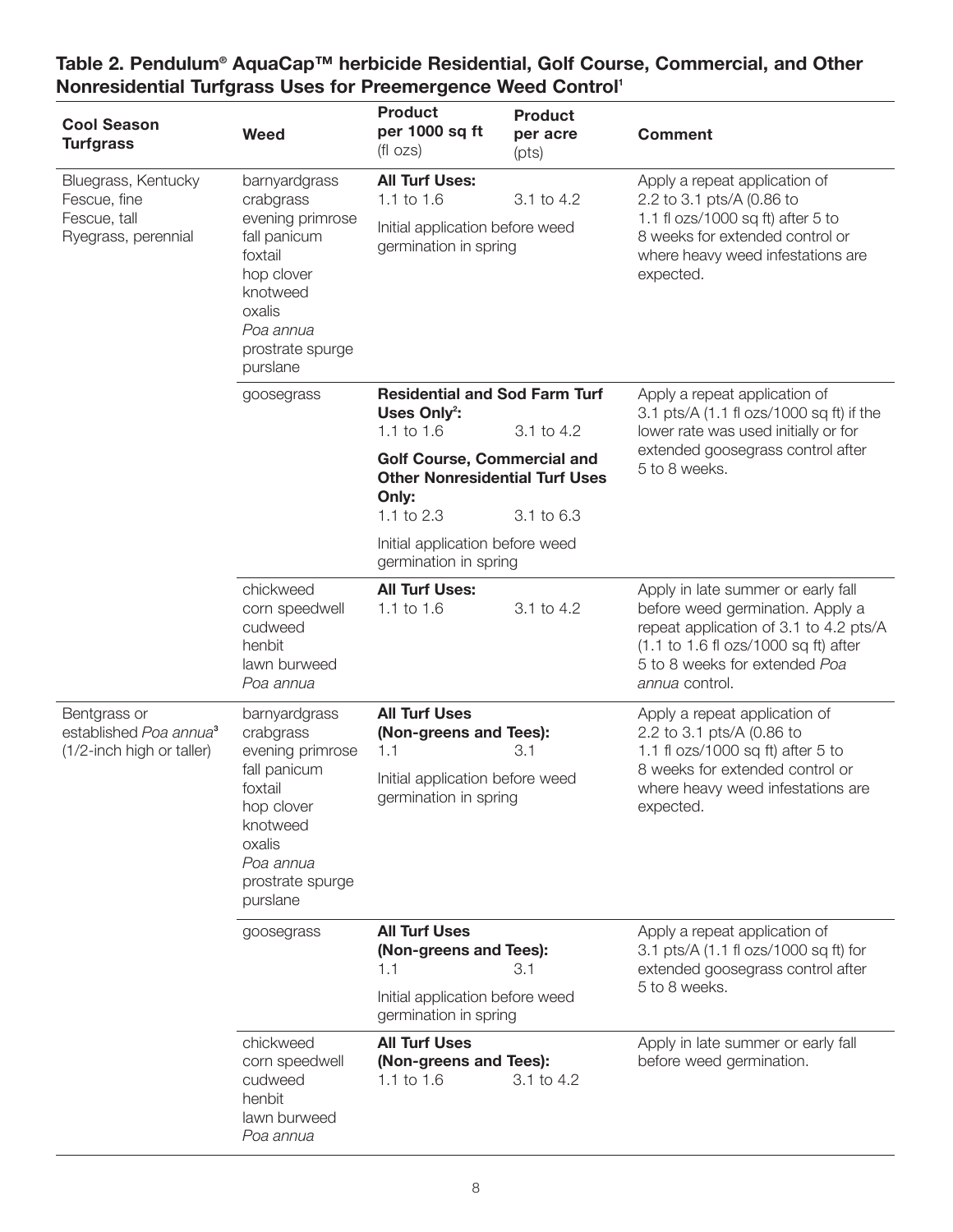| <b>Warm Season</b><br><b>Turfgrass</b>                                                                                                                                                                                                                                                                                     | Weed                                                                          | <b>Product</b><br>per 1000 sq ft<br>$(f _{OZS})$                                                     | <b>Product</b><br>per acre<br>(pts) | <b>Comment</b>                                                                                                                                                                                                                                 |
|----------------------------------------------------------------------------------------------------------------------------------------------------------------------------------------------------------------------------------------------------------------------------------------------------------------------------|-------------------------------------------------------------------------------|------------------------------------------------------------------------------------------------------|-------------------------------------|------------------------------------------------------------------------------------------------------------------------------------------------------------------------------------------------------------------------------------------------|
| Bahiagrass<br>barnyardgrass<br>Bermudagrass<br>crabgrass<br><b>Buffalograss</b><br>evening primrose<br>Centipedegrass<br>fall panicum<br>Fescue, tall<br>foxtail<br>Paspalum, seashore<br>hop clover<br>St. Augustinegrass<br>knotweed<br>Zoysiagrass<br>oxalis<br>Poa annua<br>prostrate spurge<br>purslane<br>goosegrass |                                                                               | <b>Residential and Sod Farm Turf</b><br><b>Uses Only:</b><br>1.1 to $1.6$                            | $3.1 \text{ to } 4.2$               | Apply a repeat application of<br>2.2 to 3.1 pts/A (0.86 to<br>1.1 fl $ozs/1000$ sq ft) after 5 to                                                                                                                                              |
|                                                                                                                                                                                                                                                                                                                            |                                                                               | <b>Golf Course, Commercial and</b><br><b>Other Nonresidential Turf Uses</b><br>Only:<br>1.1 to $2.3$ | 3.1 to 6.3                          | 8 weeks if necessary.                                                                                                                                                                                                                          |
|                                                                                                                                                                                                                                                                                                                            | Initial application before weed<br>germination in spring                      |                                                                                                      |                                     |                                                                                                                                                                                                                                                |
|                                                                                                                                                                                                                                                                                                                            |                                                                               | <b>All Turf Uses</b><br>(Non-greens and Tees):<br>1.1                                                | 3.1                                 | An additional application of<br>3.1 pts/A (1.1 fl ozs/1000 sq ft) may<br>be made for extended goosegrass                                                                                                                                       |
|                                                                                                                                                                                                                                                                                                                            |                                                                               | Apply before weed germination in<br>spring.                                                          |                                     | control 8 weeks after the second<br>application.                                                                                                                                                                                               |
|                                                                                                                                                                                                                                                                                                                            |                                                                               | Make a second application at<br>3.1 pts/A (1.1 fl ozs/1000 sq ft)<br>5 to 8 weeks later.             |                                     |                                                                                                                                                                                                                                                |
|                                                                                                                                                                                                                                                                                                                            | chickweed<br>corn speedwell<br>cudweed<br>henbit<br>lawn burweed<br>Poa annua | <b>All Turf Uses:</b><br>1.1 to $1.6$                                                                | 3.1 to 4.2                          | Apply in late summer or early fall<br>before weed germination. Apply a<br>repeat application of 3.1 to 4.2 pts/A<br>$(1.1 \text{ to } 1.6 \text{ ft} \text{ ozs}/1000 \text{ sq ft})$ after 5 to<br>8 weeks for extended Poa annua<br>control. |

#### **Table 2. Pendulum® AquaCap™ herbicide Residential, Golf Course, Commercial, and Other Nonresidential Turfgrass Uses for Preemergence Weed Control<sup>1</sup> (continued)**

<sup>1</sup> **DO NOT** exceed a maximum of 4.2 pints (2.1 quarts)/A or 1.6 fl ozs/1000 sq ft product **per application** for use on residential and sod farm turfgrass. **DO NOT** exceed a maximum rate of 6.3 pints (3.1 quarts)/A or 2.3 fl ozs/1000 sq ft product **per application** for use on golf course turfgrass, commercial, or other nonresidential turfgrass.

<sup>2</sup> Residential is defined as turf in any residential situation as well as home lawns, schools, parks, and playgrounds.

<sup>3</sup> **DO NOT** use on bentgrass or *Poa annua* greens or tees.

## **Handheld Spray Equipment Application**

Use **Table 2. Pendulum® AquaCap™ herbicide Residential, Golf Course, Commercial, and Other Nonresidential Turfgrass Uses for Preemergence Weed Control** to determine the amount of **Pendulum AquaCap** to apply per 1000 square feet. The amount of water used for the application is not critical but should be sufficient for thorough coverage without runoff. Calibration of backpack or other handheld equipment will vary with each operator. Determine the amount of water needed to treat 1000 square feet before mixing the spray solution. Follow information in **Mixing Instructions** section of this label.

#### **Weeds Controlled**

**Pendulum AquaCap** will not control established weeds. If weeds should germinate before activation of herbicide, shallow cultivate to destroy existing weeds or, where practical,

remove by hand. When cultivating for any reason, it should be shallow. **Pendulum AquaCap** may be used with herbicides registered for postemergence application (i.e. **Roundup® herbicide** or **Finale® herbicide**) for control of established weeds. **DO NOT** apply sprays containing **Roundup** or **Finale** over the top of desirable plants. A **Pendulum AquaCap** treatment may be followed by any registered herbicide to control weeds not listed on the **Pendulum AquaCap** label.

#### **Landscape and Grounds Maintenance**

**Pendulum AquaCap** can be incorporated into landscape and grounds maintenance programs to provide extended preemergence control of most annual grasses and certain broadleaf weeds. Areas to be treated, such as mulch beds, parking areas and roadsides, fencelines and borders, and around statuary or monuments, should be free of emerged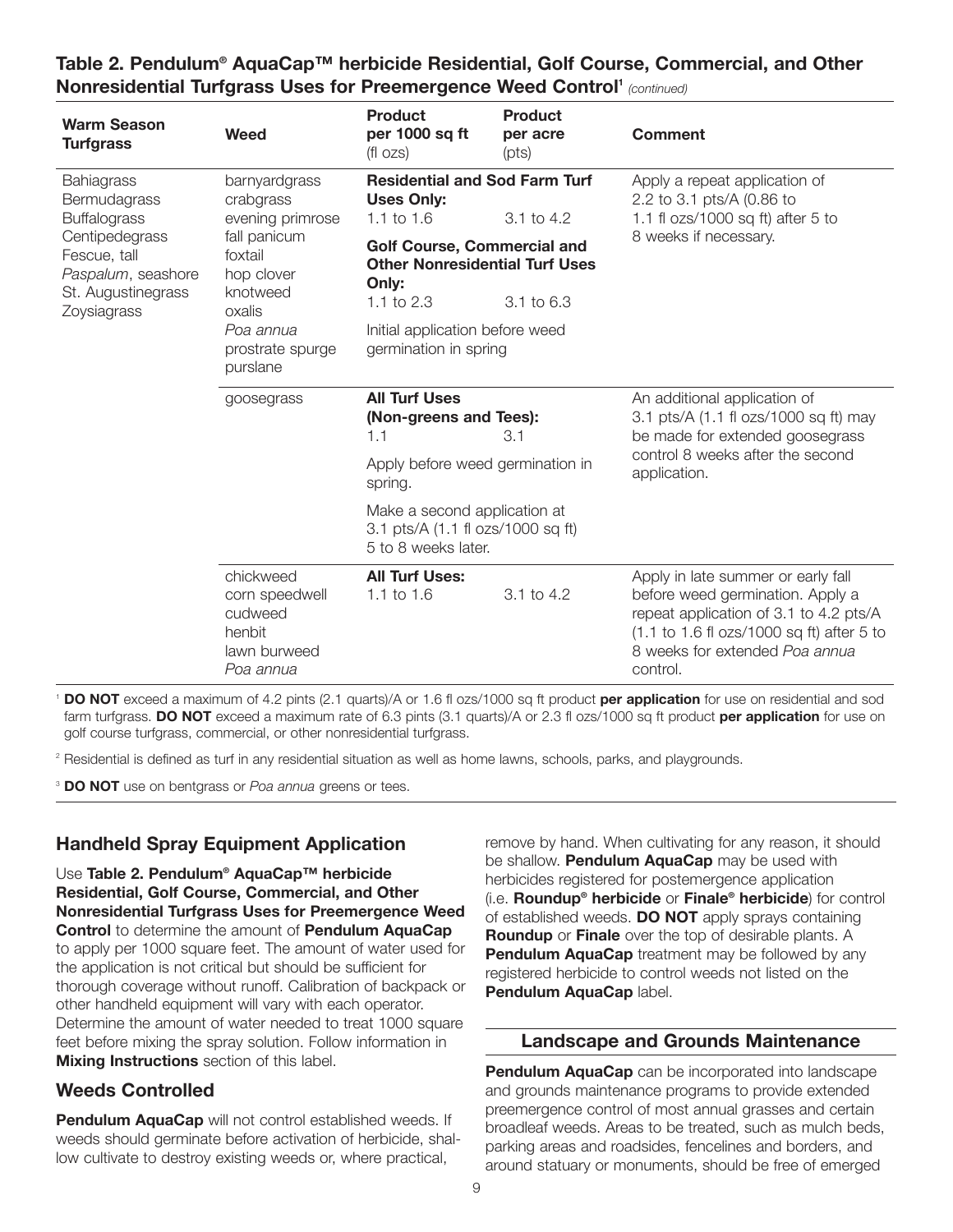weeds before application. To remove emerged weeds, either cultivate or tank mix **Pendulum® AquaCap™ herbicide** with a postemergence product labeled for such use.

Not all ornamental species or cultivars of species can be tested for plant safety. Refer to the list of ornamental plant species found in this label (**Table 4. Tolerant Ornamental Species**). **Pendulum AquaCap** may be used on plant species not listed on this label; however, testing a small number plants at the specified rate and evaluating for suitability before a broad-use application is advised. Refer to **Table 3. Weed Control in All Nonturfgrass Sites** for application rates. Avoid unintentional contact of spray solution with stone, wood, or other porous surfaces because staining may occur. Rinse surfaces immediately using a heavy spray of water to avoid staining.

#### **Table 3. Weed Control in All Nonturfgrass Sites\***

For preemergence control of the weed species listed, apply **Pendulum AquaCap** at the specified rates:

| Length of<br><b>Control</b><br>(months) | <b>Pendulum AquaCap</b><br>(ats/A) | <b>Required to</b><br>Treat 1000 sq ft<br>(fl ozs) |
|-----------------------------------------|------------------------------------|----------------------------------------------------|
| Short term<br>$(2 \text{ to } 4)$       | 2.1                                | 1.6                                                |
| Long term<br>$(6 \text{ to } 8)$        | 4.2                                | 3.2                                                |

\*For all turfgrass weed control rates, refer to **Table 2. Pendulum® AquaCap™ herbicide Residential, Golf Course, Commercial, and Other Nonresidential Turfgrass Uses for Preemergence Weed Control**.

For extended weed control, repeat applications of **Pendulum AquaCap** can be made.

## **Ornamental Plantings and Tree Plantations including Noncropland Areas**

Use **Pendulum AquaCap** for grounds maintenance in noncropland areas, for preemergence control of the weed species listed in and around established tree plantations for site preparation, and for maintenance of conifer and hardwood seedling nurseries and pulpwood and fiber farms. **Pendulum AquaCap** may be used for hardwood and conifer regeneration on conservation reserve program land. **Pendulum AquaCap** can also be used in Christmas trees and nonbearing fruit and nutcrops and vineyards established, or bulb and wildflower field plantings, in and around established ornamentals planted in noncropland areas such as highway rights-of-way and utility substations. Refer to **Table 3. Weed Control in All Nonturfgrass Sites** for application rates.

## **Applications at Planting or to Established Trees**

When applying at planting, it is important to achieve slit closure to prevent **Pendulum AquaCap** from directly contacting the tree roots or being washed into the root zone via the open slit, or root stunting may occur. Refer to **Landscape and Ornamental Plantings Instructions and Restrictions** chart before application.

For postemergence weed control, tank mix combinations of **Pendulum AquaCap** plus **Segment™ herbicide**, **Roundup® herbicide**, **Finale® herbicide**, or other labeled herbicides are recommended. Refer to approved labeling for species recommendations. Determine rates for tank mix compounds from the product labels of **Pendulum AquaCap** and partner herbicides before use. Use caution to prevent combination sprays from direct contact with desirable foliage or injury may result. **Pendulum AquaCap** plus diuron or simazine combinations will broaden weed control spectrum; however, use of combinations may restrict **Pendulum AquaCap** use in sensitive areas. Refer to manufacturer's labels for specific use directions, precautions, and limitations before application and follow those that are most restrictive.

## **Ornamental Bulbs**

**Pendulum AquaCap** may be applied for control of susceptible annual weeds in ornamental bulbs listed in the **Perennials** section in **Table 4. Tolerant Ornamental Species** (crocus, daffodil [narcissus], gladiolus, lily, tulip, etc.). Apply **Pendulum AquaCap** before, during, or after bulb emergence. If weeds have already germinated, add a labeled postemergence herbicide to control emerged weeds.

## **Wildflowers**

**Pendulum AquaCap** may be applied for control of susceptible annual weeds in plantings of wildflowers listed in the **Perennials** section in **Table 4. Tolerant Ornamental Species**. The perennial species noted<sup>1</sup> (black-eyed Susan, California poppy, coreopsis, oxeye daisy, etc.) have been evaluated for plant tolerance to applications of **Pendulum AquaCap** at 4.2 pints (2.1 quarts) per acre. **Pendulum AquaCap** may be applied to established perennial wildflowers before emergence of weeds or wildflowers. For wildflowers being established from seed, apply **Pendulum AquaCap** no sooner than 4 weeks after wildflowers have emerged, but before weed germination. If weeds have already germinated, add a labeled postemergence product to control emerged weeds. Refer to all label restrictions before application.

Due to the diversity of species and varieties that exist in areas where wildflowers are grown, the response to **Pendulum AquaCap** may vary greatly. Careful testing on desirable species is recommended to determine if area-wide applications can be made.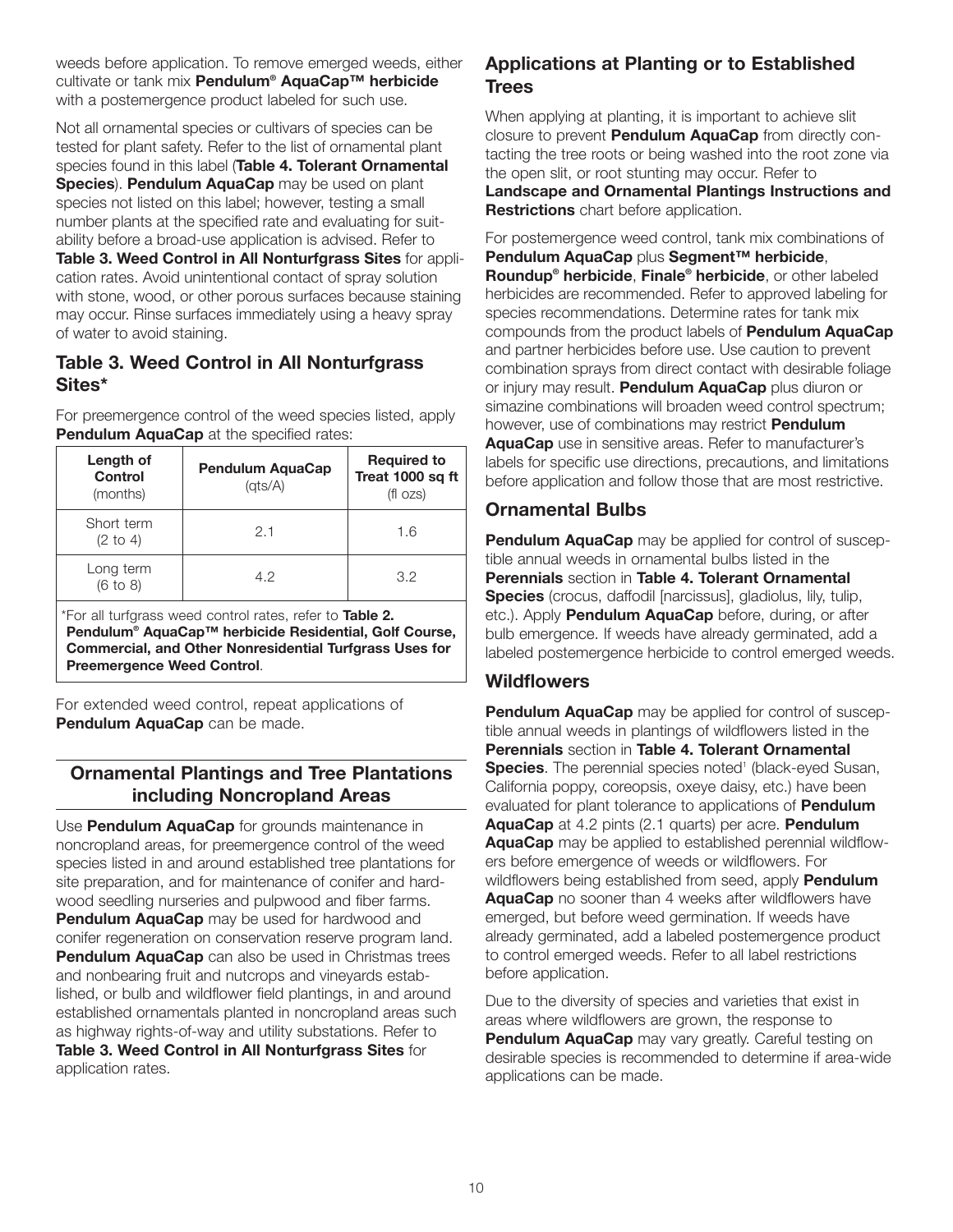## **Nonbearing Fruit and Nutcrops and Vineyards**

**Pendulum® AquaCap™ herbicide** may be applied for preemergence control of most annual grasses and certain broadleaf weeds on the following nonbearing crops:

| Almond    | Olive           |
|-----------|-----------------|
| Apple     | Peach           |
| Apricot   | Pear            |
| Cherry    | Pecan           |
| Citrus    | Pistachio       |
| Fig       | Plum            |
| Grape     | Prune           |
| Nectarine | Walnut, English |
|           |                 |

### **Noncropland**

Use **Pendulum AquaCap** for preemergence control of most annual grasses and certain broadleaf weeds as they germinate on noncropland areas such as railroad, utility, highway, and pipeline rights-of-way; highway guardrails, delineators, and sign posts; utility substations, petroleum tank farms, pumping installations, fence rows, storage areas, windbreaks and shelterbelts.

## **Industrial (Unimproved) Turf**

**Pendulum AquaCap** will provide preemergence control of the annual grasses and broadleaf weeds listed in **Table 1. Weeds Controlled** that might germinate in established grass in rights-of-way, roadsides, construction sites, parks, substations, or lots.

Apply before weeds germinate. A postemergence herbicide such as 2,4-D, **Drive® 75 DF herbicide**, **Drive® XLR8 herbicide**, **Segment™ herbicide**, MSMA, or similar products may be tank mixed to control established weeds. Apply according to label instructions for the respective products and follow the most restrictive wording.

## **Total Vegetation Control**

**Pendulum AquaCap** may be tank mixed with **Arsenal® herbicide**, **Sahara® DG herbicide**, **Plateau® herbicide**, **Segment**, **Roundup PRO® herbicide**, **Karmex® herbicide**, **Finale® herbicide**, **Oust® herbicide**, diuron, glyphosate or other products to provide bareground or total vegetation control. **Pendulum AquaCap** can be used to provide greater plant selectivity in areas where such action may be desired. Such sites might have roots of landscape vegetation, ornamentals, or desirable trees encroaching into the treated zone. Refer to tank mix partner labels regarding effects on desirable plants. **DO NOT** tank mix with **Arsenal**, **Sahara DG**, or **Plateau herbicides** in California.

Applications may be made to existing weeds controlled by the partner herbicide. Determine rates from the product labels before use. Follow the most restrictive label instructions.

For kochia control, combinations of **Pendulum AquaCap** with **Arsenal** or diuron are recommended if control has been a problem for other herbicides.

### **Landscape and Ornamental Plantings Instructions and Restrictions<sup>1</sup>**

| <b>Site</b>                         | <b>Application Instructions</b><br>and Restrictions                                                                                                            |
|-------------------------------------|----------------------------------------------------------------------------------------------------------------------------------------------------------------|
| Landscape<br>plantings <sup>2</sup> | 1. DO NOT apply to newly trans-<br>planted ornamentals until plants<br>have been watered and soil has<br>been thoroughly packed and set-<br>tled around roots. |
|                                     | 2. Apply as a directed or over-the-<br>top spray.                                                                                                              |
|                                     | 3. Use the lowest labeled rate when<br>making applications to annuals.<br>Repeat applications can be made<br>for extended landscape weed<br>control.           |
| Ornamental bulbs <sup>3</sup>       | 1. Pendulum AquaCap may be<br>applied to bulb species listed on<br>the label.                                                                                  |
|                                     | 2. Apply before bulb emergence.                                                                                                                                |
| Wildflowers <sup>3</sup>            | 1. Pendulum AquaCap may be<br>applied in plantings of wildflowers<br>listed on the label. Refer to spe-<br>cific instructions for rate and<br>plant tolerance. |
|                                     | 2. For wildflowers being established<br>from seed, apply at 4 weeks after<br>wildflowers have germinated, but<br>before weed seed germination.                 |
| injury may occur.                   | <sup>1</sup> Plant only those desirable plant species listed on this label into<br>soil treated the previous season with Pendulum AquaCap or                   |
| application.                        | <sup>2</sup> Before treating a large number of plants, spray a few plants and<br>observe for 1 to 2 months for plant damage before full-scale                  |
|                                     | <sup>3</sup> DO NOT treat plants grown for food or feed. DO NOT use                                                                                            |

## **Spraying Instructions**

treated plants for food or feed.

## **Ground Application**

Uniformly apply with properly calibrated ground equipment in suggested spray volumes of 20 to 200 gpa for ornamental applications to uniformly treat the area with a spray pressure of 25 to 50 psi. Maintain continuous agitation during spraying with good mechanical or bypass agitation. Avoid overlaps that will increase rates above those specified. Avoid application when winds may cause drift.

Avoid unintentional contact of spray solution with driveways, stone, wood, or other porous surfaces. Rinse immediately with water to avoid staining. Avoid mechanically scrubbing until surface area is thoroughly rinsed using a heavy spray of water.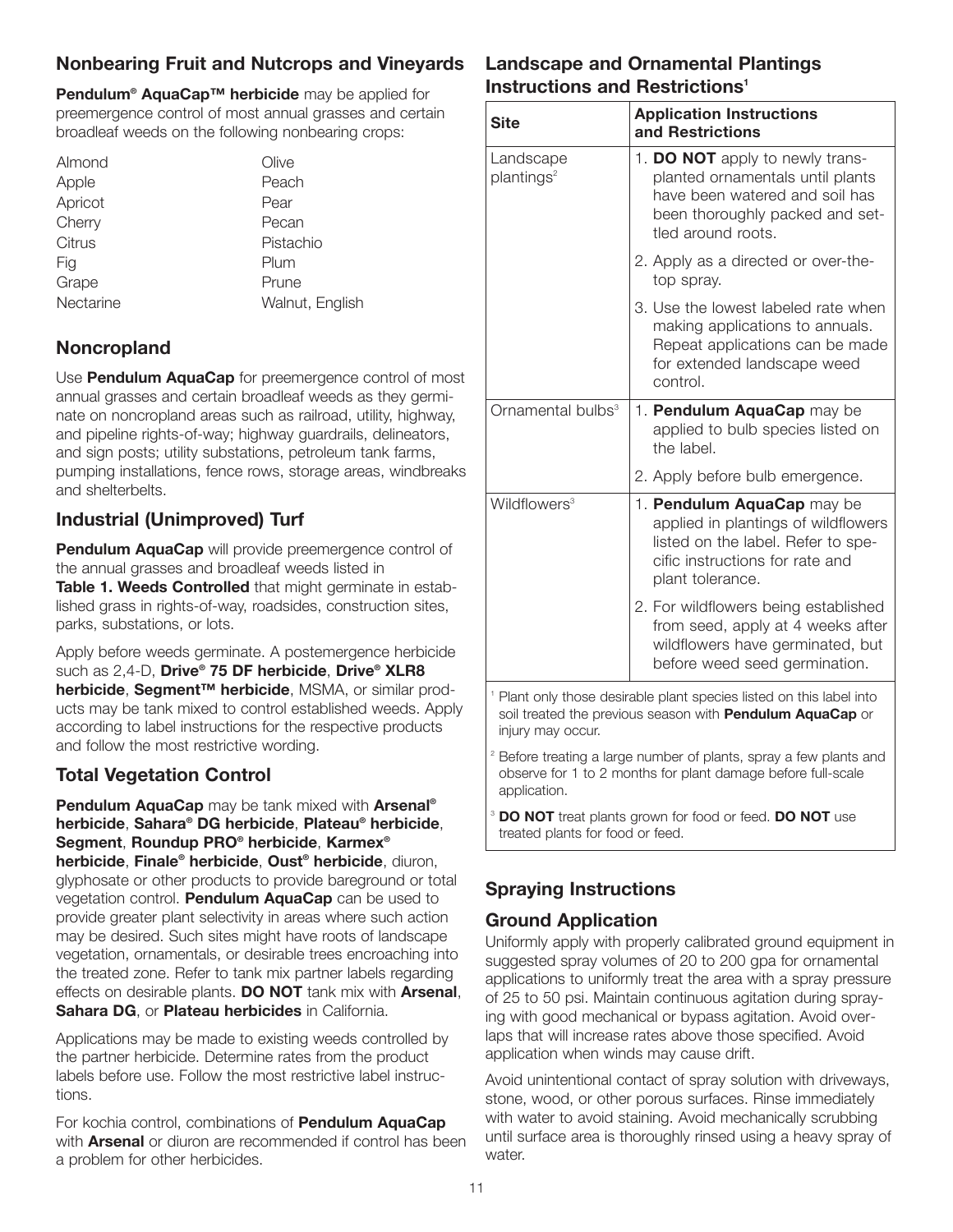**Handheld Spray Equipment Application.** Use **Table 3. Weed Control in All Nonturfgrass Sites** to determine the amount of **Pendulum® AquaCap™ herbicide** to apply per 1000 square feet. The amount of water used for application is not critical, but should be sufficient for thorough coverage without runoff. Calibration of backpack or other handheld equipment will vary with each operator. Determine the amount of water needed to treat 1000 square feet before mixing the spray solution. Follow information in the **Mixing Instructions** section of this label.

### **Aerial Application**

Uniformly apply in 5 or more gallons of water per acre. Exercise caution to minimize drift. **DO NOT** apply during periods of gusty winds or when wind conditions favor drifting. Spray drift can cause injury to sensitive crops. Use a flagman or an automatic mechanical flagging unit on the aircraft to avoid overlapping and possible crop injury.

## **Weeds Controlled**

**Pendulum AquaCap** will not control established weeds. If weeds germinate before herbicide activation, shallow cultivate to destroy existing weeds or, where practical, remove by hand. When cultivating for any reason, it should be shallow.

Use **Pendulum AquaCap** with herbicides registered for postemergence application (i.e. **Roundup® herbicide** or **Finale® herbicide**) for control of established weeds. **DO NOT** apply sprays containing **Roundup** or **Finale** over the top of desirable plants. A **Pendulum AquaCap** treatment may be followed by any registered herbicide to control weeds not listed on the **Pendulum AquaCap** label.

The efficacy of **Pendulum AquaCap** will be improved if the application is followed by 1/2 inch of rainfall or its equivalent in sprinkler irrigation. Erratic weed control may result if **Pendulum AquaCap** is not activated by rainfall or irrigation within 30 days.

#### **Commercial Ornamental Production**

#### **Application Use Sites**

Pendulum AquaCap can be used in and around field, liner, and container ornamental production.

**Pendulum AquaCap** sprays are safe around and over the top of the established plants listed in **Table 4. Tolerant Ornamental Species**. However, not all varieties or strains of the plant species listed have been tested. Refer to ornamental instructions and restrictions in this label before any application of **Pendulum AquaCap**. Unintentional consequences such as crop injury may result because of certain environmental or growing conditions, manner of use, or application. Therefore, before treating a large number of plants, spray a few plants and observe for plant damage before fullscale application.

## **Application Instructions**

**Pendulum AquaCap** will not control established weeds. Therefore, areas to be treated should be free of established weeds at the time of treatment, or use **Pendulum AquaCap** with herbicides registered for postemergence use in ornamentals and vegetation control sites. Consult the labels of those herbicides for suggested treatments, rates, and precautions or restrictions for use in these areas.

The efficacy of **Pendulum AquaCap** will improve if the application is followed by 1/2 inch of rainfall or its equivalent in sprinkler irrigation. If **Pendulum AquaCap** is not activated by rainfall or irrigation within 30 days, erratic weed control may result.

Applied according to label directions and under normal growing conditions, **Pendulum AquaCap** or **Pendulum AquaCap** tank mix combinations will not cause crop injury. Overapplication can result in crop-stand loss, crop injury, or soil residues. Uneven application can decrease weed control or cause crop injury.

Seedling diseases, cold weather, excessive moisture, high soil pH, high soil salt concentration, or drought can weaken seedlings and plants and increase the possibility of plant damage from **Pendulum AquaCap**.

## **Spraying Instructions**

## **Ground Application**

Uniformly apply with properly calibrated ground equipment in suggested spray volumes of 20 to 200 gpa for ornamental applications to uniformly treat the area with a spray pressure of 25 to 50 psi. Maintain continuous agitation during spraying with good mechanical or bypass agitation. Avoid overlaps that will increase rates above those specified. Avoid application when winds may cause drift.

Avoid unintentional contact of spray solution with driveways, stone, wood, or other porous surfaces. Rinse immediately with water to avoid staining. Avoid mechanically scrubbing until surface area is thoroughly rinsed using a heavy spray of water.

**Handheld Spray Equipment Application.** Use **Table 3. Weed Control in All Nonturfgrass Sites** to determine the amount of **Pendulum AquaCap** to apply per 1000 square feet. The amount of water used for application is not critical, but should be sufficient for thorough coverage without runoff. Calibration of backpack or other handheld equipment will vary with each operator. Determine the amount of water needed to treat 1000 square feet before mixing the spray solution. Follow information in the **Mixing Instructions** section of this label.

#### **Aerial Application**

Uniformly apply in 5 or more gallons of water per acre. Exercise caution to minimize drift. **DO NOT** apply during periods of gusty winds or when wind conditions favor drifting. Spray drift can cause injury to sensitive crops. Use a flagman or an automatic mechanical flagging unit on the aircraft to avoid overlapping and possible crop injury.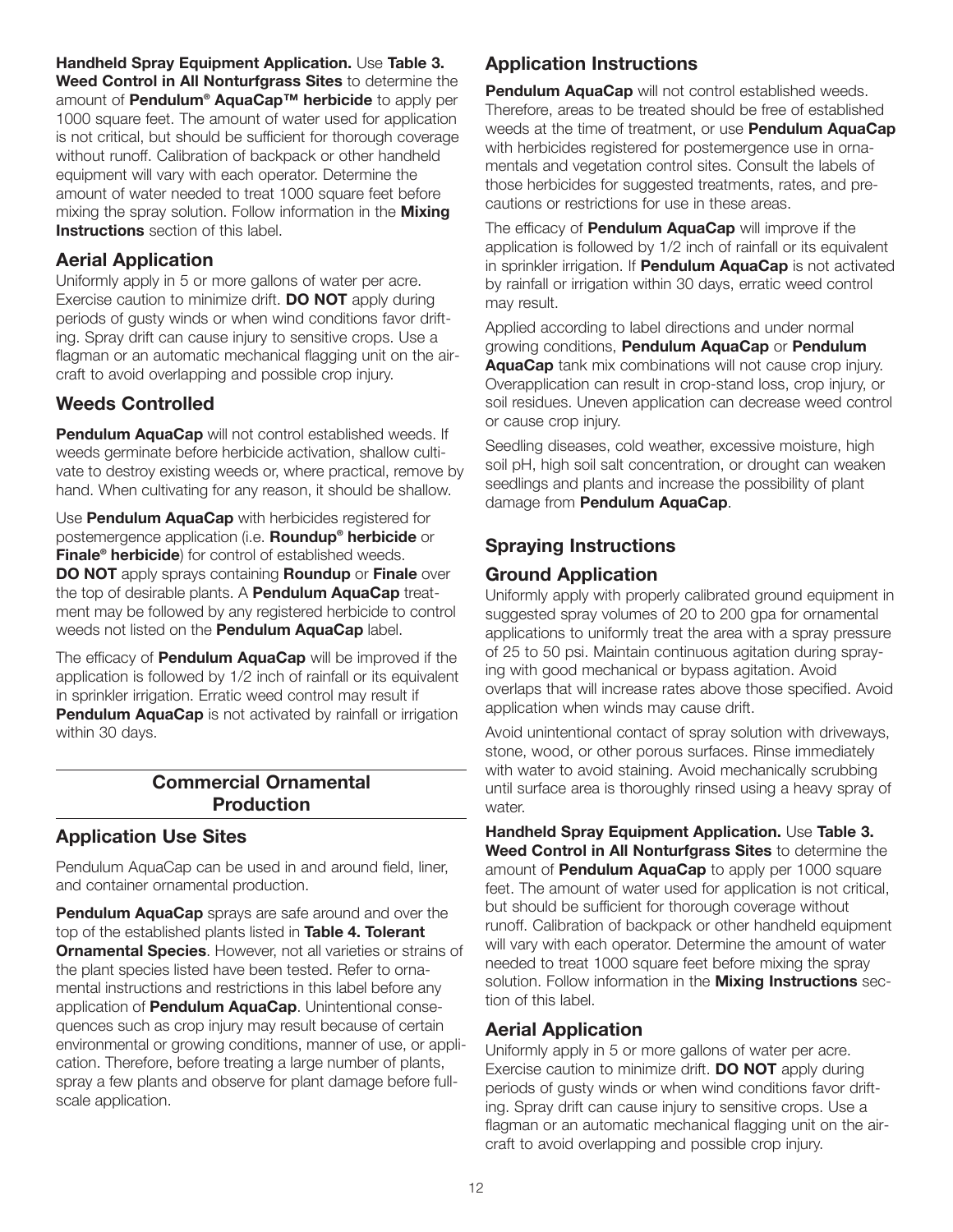### **Production Ornamentals Instructions and Restrictions<sup>1</sup>**

| <b>Site</b>                                                           | <b>Application Instructions and</b><br><b>Restrictions</b>                                                                                                                                                                                                                           |
|-----------------------------------------------------------------------|--------------------------------------------------------------------------------------------------------------------------------------------------------------------------------------------------------------------------------------------------------------------------------------|
| Newly transplanted<br>field-grown nursery<br>stock $2,3$              | 1. DO NOT make over-the-top<br>applications at time of field<br>transplanting. Use shielded sprayer<br>until plantings have been estab-<br>lished for one (1) year or more in the<br>field.                                                                                          |
|                                                                       | 2. DO NOT apply until transplants<br>have been watered and soil has<br>been thoroughly packed and set-<br>tled around transplants. Take care<br>to ensure there are no cracks in the<br>soil where Pendulum® AquaCap™<br><b>herbicide</b> could come into contact<br>with the roots. |
|                                                                       | 3. DO NOT apply during bud swell,<br>bud break, or at time of first flush of<br>new growth.                                                                                                                                                                                          |
|                                                                       | 4. Direct sprays away from grafted or<br>budded tissue on transplants at all<br>times.                                                                                                                                                                                               |
| Ornamental bulbs <sup>3</sup>                                         | 1. Pendulum AquaCap may be<br>applied to bulb species listed on<br>the label.                                                                                                                                                                                                        |
|                                                                       | 2. Apply before bulb emergence.                                                                                                                                                                                                                                                      |
| Newly transplanted<br>container-grown<br>nursery stock <sup>2,3</sup> | 1. DO NOT apply until transplants<br>have been watered and soil has<br>been thoroughly packed and set-<br>tled around transplants. Take care<br>to ensure there are no cracks in the<br>soil where Pendulum AquaCap<br>could come into contact with the<br>roots.                    |
|                                                                       | 2. For container-grown ornamentals,<br>delay first application of the product<br>to bareroot liners for two (2) weeks<br>after transplanting.                                                                                                                                        |
|                                                                       | 3. DO NOT apply during bud swell,<br>bud break, or at time of first flush of<br>new growth.                                                                                                                                                                                          |
|                                                                       | 4. Direct sprays away from grafted or<br>budded tissue on transplants at all<br>times.                                                                                                                                                                                               |

*(continued)*

#### **Production Ornamentals Instructions and Restrictions<sup>1</sup> (continued)**

| <b>Site</b>                                                     | <b>Application Instructions and</b><br><b>Restrictions</b>                                                                                          |
|-----------------------------------------------------------------|-----------------------------------------------------------------------------------------------------------------------------------------------------|
| Established<br>container or<br>field-grown nursery              | 1. DO NOT apply during bud swell,<br>bud break, or at time of first flush of<br>new growth.                                                         |
| stock $2,3$                                                     | 2. Apply as a directed or over-the-top<br>spray.                                                                                                    |
|                                                                 | 3. If newly budded or grafted root-<br>stock, apply with a shielded<br>sprayer.                                                                     |
|                                                                 | 4. Take care to ensure there are no<br>cracks in the soil where <b>Pendulum</b><br><b>AquaCap</b> could come into contact<br>with the roots.        |
| Bareground for<br>container<br>placement                        | Apply to soil (including mulch, gravel,<br>wood chips, or other permeable<br>base); then water in. Replace con-<br>tainerized ornamentals onto pad. |
| Greenhouses,<br>shadehouses, or<br>other enclosed<br>structures | <b>DO NOT</b> apply in greenhouses,<br>shadehouses, or other enclosed<br>structures.                                                                |
| injury may occur.                                               | <sup>1</sup> Plant only those desirable plant species listed on this label into<br>soil treated the previous season with Pendulum AquaCap or        |
| application.                                                    | <sup>2</sup> Before treating a large number of plants, spray a few plants and<br>observe for 1 to 2 months for plant damage before full-scale       |
| treated plants for food or feed.                                | <sup>3</sup> DO NOT treat plants grown for food or feed. DO NOT use                                                                                 |

Refer to **Table 3. Weed Control in All Nonturfgrass Sites** for application rates.

## **Ornamental Tank Mixes**

Emerged weeds in ornamentals can be controlled using tank mixes containing **Segment™ herbicide**, **Roundup® herbicide**, **Finale® herbicide**, **Ornamec® herbicide**, **Gallery® herbicide**, **Princep® herbicide**, and other similar products. **DO NOT** apply sprays containing **Roundup** or **Finale** over the top of ornamental plants.

Before tank mixing, use a simple jar test to ensure compatibility of herbicides.

Refer to manufacturer's labels for specific use directions, precautions, and limitations before tank mixing with **Pendulum AquaCap**. Follow those that are most restrictive.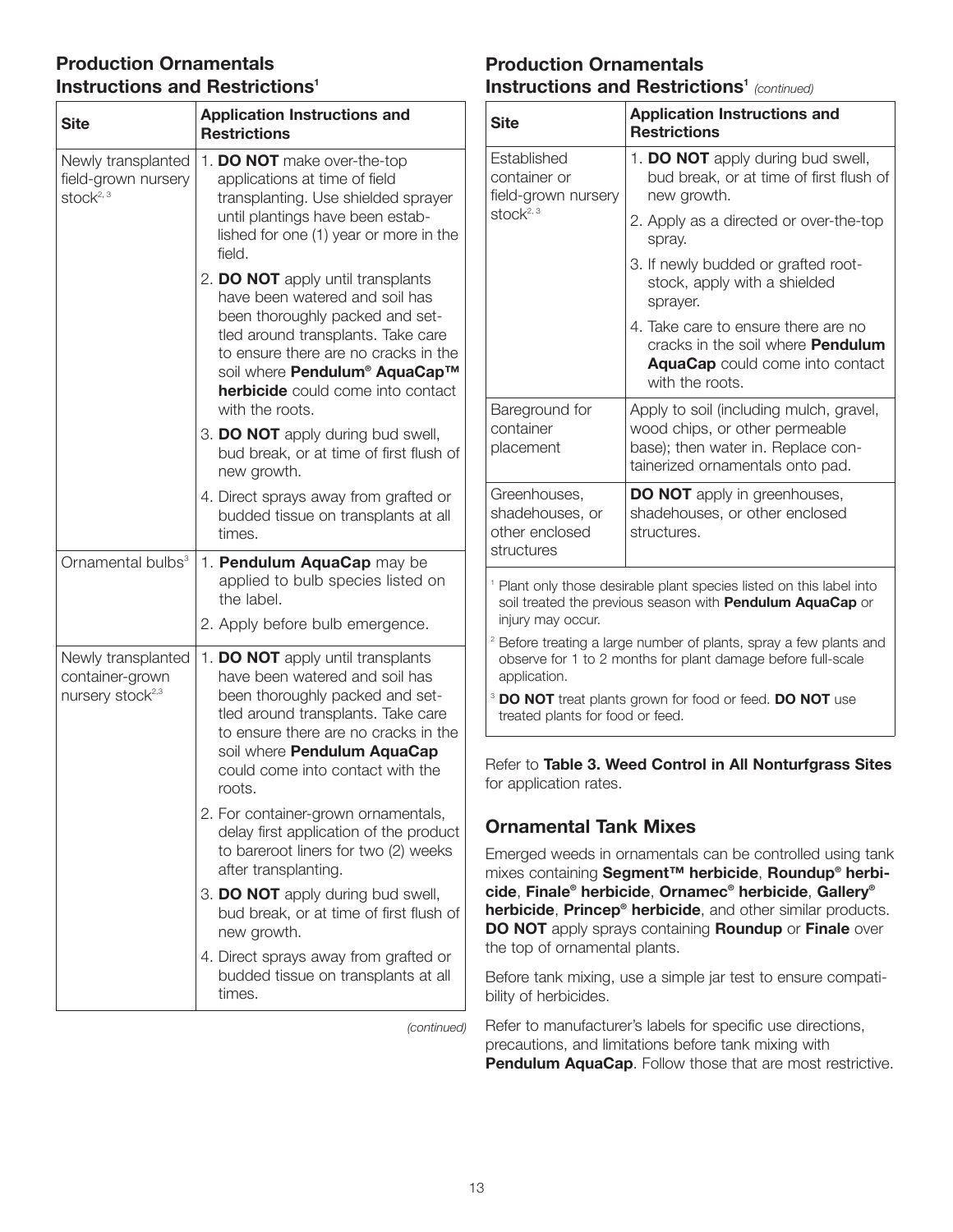## **Christmas Tree Plantations**

Use **Pendulum® AquaCap™ herbicide** in and around Christmas tree plantations. Apply **Pendulum AquaCap** at planting or to established trees. When applying at planting, it is important to achieve slit closure to prevent **Pendulum AquaCap** from directly contacting the tree roots or being washed into the root zone via the open slit or root stunting may occur.

For postemergence weed control, tank mix combinations of **Pendulum AquaCap** plus **Segment™ herbicide**, **Roundup® herbicide**, **Finale® herbicide**, or other labeled herbicides are recommended. Refer to approved labeling for species recommendations. Determine rates for tank mix combinations from the product labels of **Pendulum AquaCap** and partner herbicides before use. Use caution to prevent combination sprays from direct contact with desirable foliage or injury may result. **Pendulum AquaCap** plus diuron or simazine combinations will broaden weed control spectrum; however, use of combinations may restrict **Pendulum AquaCap** use in sensitive areas. Refer to manufacturer's labels for specific use directions, precautions, and limitations before application. Follow those that are most restrictive. Refer to **Table 3. Weed Control in All Nonturfgrass Sites** for **Pendulum AquaCap** application rates.

## **Vegetation Control in Ornamental Production**

Use **Pendulum AquaCap** for preemergence control of most annual grasses and certain broadleaf weeds as they germinate on noncropland areas such as sign posts, pumping installations, fence rows, storage areas, and windbreaks and shelterbelts. **Pendulum AquaCap** may be tank mixed with **Segment**, **Roundup PRO® herbicide**, **Karmex® herbicide**, **Finale herbicide**, diuron, glyphosate or other products to provide bareground or total vegetation control. **Pendulum AquaCap** can be used to provide greater plant selectivity in areas where such action may be desired. Such sites might have roots of landscape vegetation, ornamentals, or desirable trees encroaching into the treated zone. Refer to tank mix partner labels regarding effects on desirable plants. Applications may be made to existing weeds controlled by the partner herbicide. Determine rates from the product labels before use. Follow the most restrictive label instructions. Refer to **Table 3. Weed Control in All Nonturfgrass Sites** for **Pendulum AquaCap** application rates.

## **Weeds Controlled**

**Pendulum AquaCap** will not control established weeds. If weeds germinate before herbicide activation, shallow cultivate to destroy existing weeds or, where practical, remove by hand. When cultivating for any reason, it should be shallow. **Pendulum AquaCap** may be used with herbicides registered for postemergence application (i.e. **Roundup** or **Finale**) for the control of established weeds. **DO NOT** apply sprays containing **Roundup** or **Finale** over the top of desirable plants. A **Pendulum AquaCap** treatment may be followed by any registered herbicide to control weeds not listed on the **Pendulum AquaCap** label.

The efficacy of **Pendulum AquaCap** will be improved if the application is followed by 1/2 inch of rainfall or its equivalent in sprinkler irrigation. Erratic weed control may result if **Pendulum AquaCap** is not activated by rainfall or irrigation within 30 days.

**Pendulum AquaCap** may be used on plant species not listed on this label. Determine the suitability for such uses by treating a small number of such plants at the specified rate. Evaluate treated plants 1 to 2 months following treatment for possible injury.

**Pendulum AquaCap** sprays are safe around and over the top of the established plants listed in **Table 4. Tolerant Ornamental Species**. Refer to ornamentals instructions and restrictions before application. Refer to **Table 3. Weed Control in All Nonturfgrass Sites** for application rates.

| <b>Table 4. Tolerant Ornamental Species</b>                     |                            |  |
|-----------------------------------------------------------------|----------------------------|--|
| <b>Common Name</b>                                              | <b>Scientific Name</b>     |  |
| <b>Bedding Plants</b>                                           |                            |  |
| <b>Ageratum</b>                                                 | Ageratum houstonianum      |  |
| Alyssum <sup>1</sup>                                            | Alyssum saxatile           |  |
| Anemone, poppy-flowered                                         | Anemone coronaria          |  |
| Artemesia                                                       | Artemesia spp.             |  |
| <b>Balloonflower</b>                                            | Platycodon grandiflorum    |  |
| Begonia <sup>1</sup>                                            | Begonia spp.               |  |
| Cabbage, ornamental                                             | Brassica olereacea         |  |
| Caladium                                                        | Caladium spp.              |  |
| Cast-iron plant                                                 | Aspidistra elatior         |  |
| China aster <sup>1</sup>                                        | Callistephus chinensis     |  |
| Crocosmia, montebretia                                          | Crocosmia x crocosmiiflora |  |
| Dahlia <sup>1</sup>                                             | Dahlia spp.                |  |
| <b>Dianthus</b><br>the control of the control of the control of | Dianthus barbatus          |  |
| Dusty miller                                                    | Senecio cineraria          |  |
| Gayfeather                                                      | Liatris spp.               |  |
| Gazania, treasure flower                                        | Gazania rigens             |  |
| Gazania, trailing                                               | Gazania rigens leucolaena  |  |
| Gloxinia                                                        | Gloxinia simningia         |  |
| Kale, ornamental                                                | Brassica napus             |  |
| Marigold, African                                               | Tagetes erecta             |  |
| Moss rose <sup>1</sup>                                          | Portulaca grandiflora      |  |
| Mum, garden                                                     | Chrysanthemum spp.         |  |
| Periwinkle <sup>1</sup>                                         | Vinca major                |  |
| Periwinkle, rose                                                | Catharanthus roseus        |  |
| Petunia <sup>1</sup>                                            | Petunia spp.               |  |
| Plumosa cockscomb                                               | Celosia cristata           |  |
| Portulaca <sup>1</sup>                                          | Portulaca grandiflora      |  |
| Salvia <sup>1</sup>                                             | Salvia splendens           |  |
| Snapdragon                                                      | Antirrhinum majus          |  |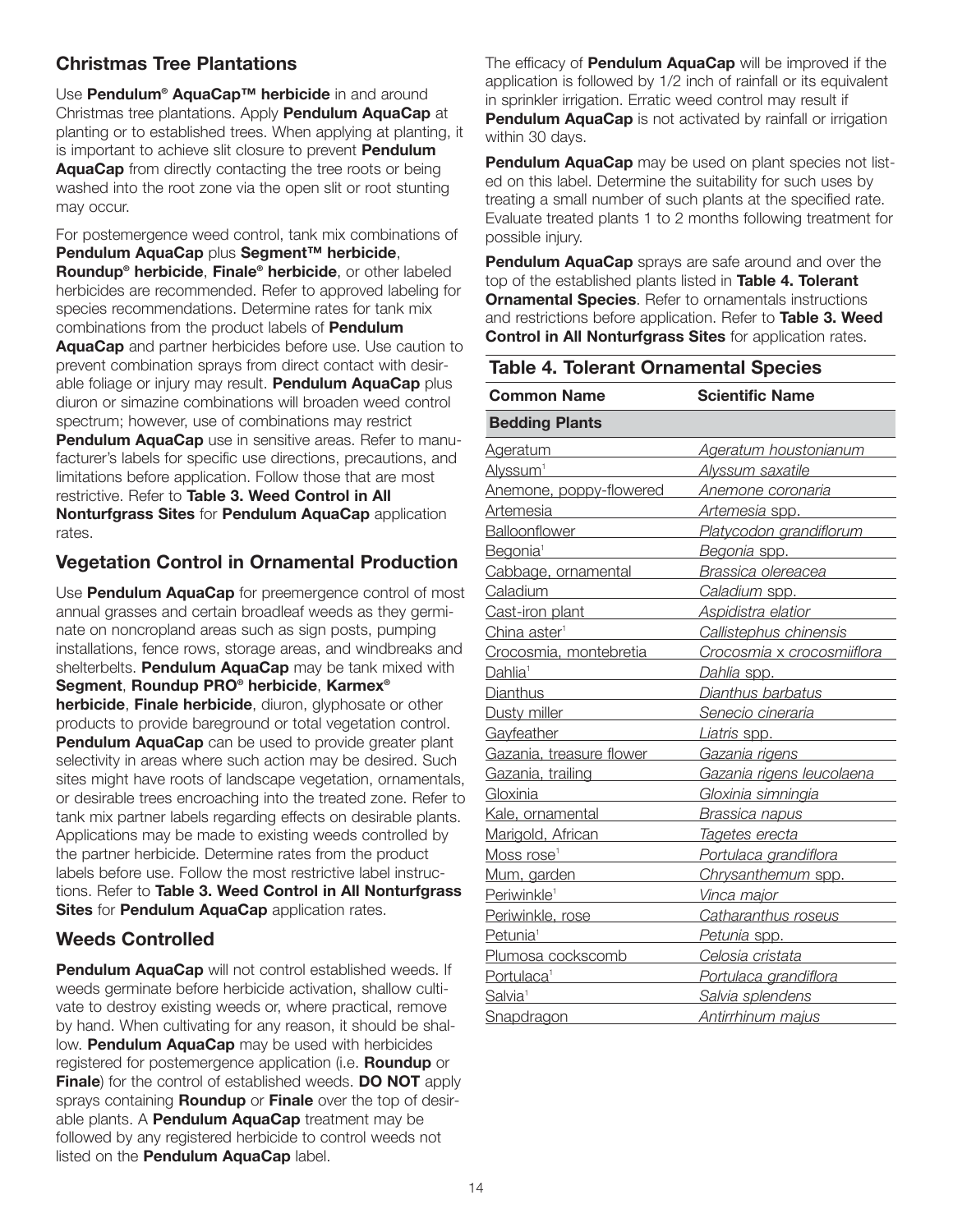| <b>Common Name</b>                | <b>Scientific Name</b> |  |
|-----------------------------------|------------------------|--|
| <b>Bedding Plants (continued)</b> |                        |  |
| Statice <sup>1</sup>              | Limonium spp.          |  |
| Sweet William                     | Dianthus barbatus      |  |
| Vinca <sup>1</sup>                | Vinca major            |  |

<sup>1</sup> Application of **Pendulum® AquaCap™ herbicide** should not be made sooner than four weeks after transplanting for these annuals. Use the lower labeled rate.

| <b>Ground Covers</b>                              |                                  |
|---------------------------------------------------|----------------------------------|
| <u>Ajuga</u>                                      | <u>Ajuga reptans</u>             |
| <b>Baby sun rose</b>                              | Aptenia cordifolia               |
| Beach strawberry                                  | Fragaria chiloensis              |
| Capeweed                                          | Arctotheca calendula             |
| Cinquefoil, spring                                | Potentilla verna                 |
| Coyotebrush, dwarf                                | <b>Baccharis pitularis</b>       |
| Daisy, trailing African                           | Osteospermum fruticosum          |
| <b>Dymondia</b>                                   | Dymondia margaretae              |
| Gazania                                           | Gazania splendens                |
| Iceplant, large leaf                              | Carpobrotus edulis               |
| lvy, English<br><b>Contract Contract Contract</b> | Hedera helix                     |
| lvy, geranium                                     | Pelargonium peltatum             |
| Jasmine, Asiatic                                  | Trachelospermum asiaticum        |
| Jasmine, primrose                                 | Jasminum mesnyi                  |
| Jessamine, Carolina                               | Gelsemium sempervirens           |
| Manzanita, bearberry                              | <u>Arctostaphylos uva-ursi —</u> |
| <b>Miscanthus</b>                                 | Miscanthus spp.                  |
| Mondograss Mondo                                  | Ophiopogon japonica              |
| Morningglory Morning                              | Convolvulus spp.                 |
| Myoporum                                          | Myoporum parviflolium            |
| Pachysandra                                       | Pachysandra terminalis           |
| Potentilla                                        | Potentilla fruticosa             |
| Red apple                                         | Aptenia cordifolia               |
| Rosemary                                          | Rosemarinus officinalis          |
| Rose-of-Sharon                                    | <b>Hypericum calycinum</b>       |
| St. Johnswort, creeping                           | Hypericum calycinum              |
| Sand strawberry                                   | Fragaria chiloensis              |
| Sedum                                             | Sedum spurium                    |
| <b>Stonecrop</b>                                  | Sedum spurium                    |
| Verbena, Peruvian                                 | <u>Verbena peruviana lan</u>     |
| Vervain                                           | Verbena peruviana                |
| Vetch, crown                                      | Vicia sativa                     |
| Vinca                                             | Vinca minor                      |
| Wintercreeper                                     | Euonymous fortunei               |
| <b>Ornamental Grasses</b>                         |                                  |
| <b>Beach grass</b>                                | <u>Ammophila breviligulata</u>   |
| Fescue, blue                                      | Festuca ovina                    |
| Fescue, sheep                                     | Festuca ovina                    |
| <b>Fountain grass</b>                             | Pennisetum setaceum              |
| Pampas grass                                      | Cortaderia selloana              |
| Reed canary grass                                 | Phalaris arundinacea             |

Reed, giant *Arundo* spp.

| <b>Common Name</b>                                                                                                                                                                                                                   | <b>Scientific Name</b>           |  |
|--------------------------------------------------------------------------------------------------------------------------------------------------------------------------------------------------------------------------------------|----------------------------------|--|
| <b>Ornamental Grasses</b> (continued)                                                                                                                                                                                                |                                  |  |
| Ribbon grass                                                                                                                                                                                                                         | Phalaris arundinacea             |  |
| Tufted hair grass                                                                                                                                                                                                                    | Deschampsia caespitosa           |  |
| <b>Perennials</b>                                                                                                                                                                                                                    |                                  |  |
| <u>Acacia</u>                                                                                                                                                                                                                        | Acacia redolens                  |  |
| <b>Asparagus</b>                                                                                                                                                                                                                     | <u>Asparagus spp.</u>            |  |
| <b>Aster, New York</b>                                                                                                                                                                                                               | <u>Aster novi-belgii</u>         |  |
| Aster, Stokes                                                                                                                                                                                                                        | Stokesia laevis                  |  |
| Astilibe (False spirea)                                                                                                                                                                                                              | <u>Astilibe spp. ___</u>         |  |
| Avens                                                                                                                                                                                                                                | Geum triflorum                   |  |
| <b>Baby's breath</b>                                                                                                                                                                                                                 | Gypsophila elegans               |  |
| Baby's breath                                                                                                                                                                                                                        | Gypsophila paniculata            |  |
| Beard-tongue                                                                                                                                                                                                                         | Penstemon spp.                   |  |
| <b>Bellflower</b>                                                                                                                                                                                                                    | Campanula spp.                   |  |
| Bellflower, willow                                                                                                                                                                                                                   | Campanula persicifolia           |  |
| <b>Bird of paradise</b>                                                                                                                                                                                                              | Caesalpinia pulcherrima          |  |
| Black-eyed Susan <sup>1</sup>                                                                                                                                                                                                        | Rudbeckia hirta                  |  |
| Blanket flower <sup>1</sup>                                                                                                                                                                                                          | Gaillardia aristata              |  |
| Blanket flower <sup>1</sup>                                                                                                                                                                                                          | Gaillardia x grandiflora         |  |
| <b>Bleeding heart</b>                                                                                                                                                                                                                | Dicentra spectabilis             |  |
| <b>Butterfly weed</b>                                                                                                                                                                                                                | Asclepias tuberosa               |  |
| California poppy <sup>1</sup>                                                                                                                                                                                                        | Eschscholzia california          |  |
| Calla lily<br><u>Calla lily</u>                                                                                                                                                                                                      | Zantedeschia aethiopica          |  |
| Canna, common garden                                                                                                                                                                                                                 | Canna generalis 'Lucifer'        |  |
| Carex                                                                                                                                                                                                                                | Carex spp.                       |  |
| Chincherinchee                                                                                                                                                                                                                       | Ornithogalum thyrsoides          |  |
| Clover, crimson <sup>1</sup>                                                                                                                                                                                                         | Trifolium incarnatum             |  |
| Columbine                                                                                                                                                                                                                            | Aquilegia 'McKana Giant'         |  |
| Columbine                                                                                                                                                                                                                            | Aquilegia x hybrida              |  |
| Coreopsis (Tickseed) <sup>1</sup>                                                                                                                                                                                                    | Coreopsis lanceolata             |  |
| Crinum lily                                                                                                                                                                                                                          | Crinum spp.                      |  |
| <u>Crocus</u>                                                                                                                                                                                                                        | Crocus spp.                      |  |
| Daffodil (Narcissus)                                                                                                                                                                                                                 | <u>Narcissus spp. __________</u> |  |
| <b>Daylily</b><br><u> 1989 - Andrea Station, amerikansk politiker (</u>                                                                                                                                                              | Hemerocallis spp.                |  |
| <b>Fairy duster</b>                                                                                                                                                                                                                  | Calliandra eriophylla            |  |
| Fern, asparagus                                                                                                                                                                                                                      | Asparagus officinalis            |  |
| Fern, Boston<br><u> 1989 - Jan Barnett, fransk politiker</u>                                                                                                                                                                         | Nephrolepis exaltata             |  |
| Fern, hay-scented                                                                                                                                                                                                                    | Dennstaedtia punctilobula        |  |
| Fern, leatherleaf <sup>2</sup>                                                                                                                                                                                                       | Rumohra adiantiformis            |  |
| Fortnight lily <b>Example 2014</b>                                                                                                                                                                                                   | Moraea spp.                      |  |
| <b>Foxglove Example 2014</b>                                                                                                                                                                                                         | Digitalis purpurea               |  |
| Freesia <b>Maria Maria Baraton Baraton Baraton Baraton Baraton Baraton Baraton Baraton Baraton Baraton Baraton Baraton Baraton Baraton Baraton Baraton Baraton Baraton Baraton Baraton Baraton Baraton Baraton Baraton Baraton B</b> | Freesia x hybrida                |  |
| Gaillardia <b>Caillang</b>                                                                                                                                                                                                           | Gaillardia pulchella             |  |
| <u>Geum</u>                                                                                                                                                                                                                          | Geum spp.                        |  |
| Gladiolus                                                                                                                                                                                                                            | Gladiolus spp.                   |  |
| Heather, dwarf                                                                                                                                                                                                                       | Calluna vulgaris                 |  |
| Hosta                                                                                                                                                                                                                                | Hosta spp.                       |  |
| Indian blanket <sup>1</sup>                                                                                                                                                                                                          | Gaillardia pulchella             |  |
| Iris, Japanese<br>and the control of the control of                                                                                                                                                                                  | Iris kaemphera                   |  |
| Lantana, weeping                                                                                                                                                                                                                     | Lantana montevidensis            |  |
| Leopard's bane                                                                                                                                                                                                                       | Doronicum cordatum               |  |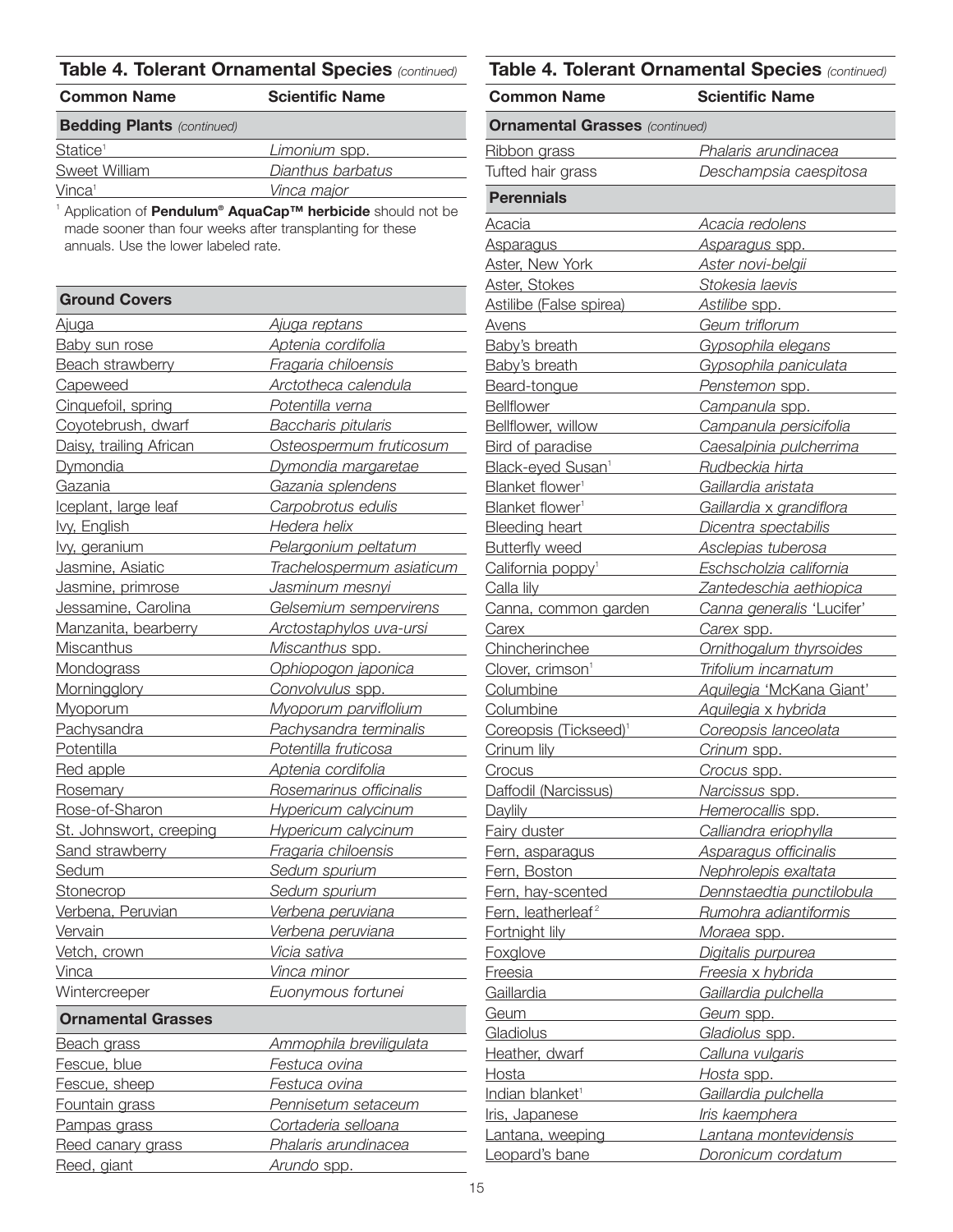| <b>Common Name</b>                                             | <b>Scientific Name</b>             |
|----------------------------------------------------------------|------------------------------------|
| <b>Perennials</b> (continued)                                  |                                    |
| Lily                                                           | Lillium spp.                       |
| Liriope, big blue                                              | Liriope muscari                    |
| Liriope, creeping                                              | Liriope spicata                    |
| Liriope, variegated                                            | Liriope muscari                    |
| Montbretia                                                     | Crocosmia crocosmiiflora           |
| Moonbeam                                                       | Coreopsis verticillata             |
| Mugwort, Western                                               | Artemesia ludoviciana              |
| Nightshade                                                     | Solanum spp.                       |
| Orchid, peacock                                                | Acidanthera bicolor                |
| Oxeye daisy <sup>1</sup>                                       | Chrysanthemum                      |
|                                                                | leucanthemum                       |
| Palm, areca                                                    | Chysalidocarpus lutescens          |
| Palm, pygmy date                                               | Phoenix roebelence                 |
| Palm, Washington                                               | Washington robusta                 |
| Peony, Chinese                                                 | Paeonia lactiflora                 |
| Purple coneflower <sup>1</sup>                                 | <u>Echinacea purpurea economic</u> |
| Purple gay-feather                                             | Liatris pycnostachya               |
| Purple loosestrife                                             | Lythrum virgatum                   |
| Rodgersia                                                      | Rodgersia henricie                 |
| Rosemary <b>Rosemary</b>                                       | Rosmarinus officinalis             |
| Sedge                                                          | Carex spp.                         |
| Shasta daisy <sup>1</sup><br><b>Contract Contract Contract</b> | Chrysanthemum x superbum           |
| <b>Statice</b>                                                 | Limonium latifolia                 |
| Statice, German                                                | Goniolimon tartaricum              |
| Sweet flag                                                     | <b>Acorus calamus</b>              |
| Tickseed <sup>1</sup>                                          | Coreopsis lanceolata               |
| Texas bluebonnet                                               | Lupinus texenis                    |
| <b>Tulip</b>                                                   | Tulipa spp.                        |
| Wonder flower                                                  | Ornithogalum thyrsoides            |
| Yarrow <sup>1</sup>                                            | Achillea millefolium               |
| Zephyr lily                                                    | Zephyranthes spp.                  |

<sup>1</sup> These plants have shown tolerance to **Pendulum® AquaCap™ herbicide** applications of 4.2 pints/A (2.1 quarts/A) in wildflower plantings established from seed.

<sup>2</sup> Applications of **Pendulum AquaCap** to immature ferns (during periods of new growth of fronds) may result in some injury.

| <b>Shrubs</b>      |                              |
|--------------------|------------------------------|
| Abelia, glossy     | Abelia grandiflora           |
| Alder, witch       | Fothergilla gardenii         |
| Aucuba, gold       | Aucuba japonica              |
| Azalea             | Rhododendron sp.             |
| Bamboo, heavenly   | Nandina domestica            |
| Barberry           | <b>Berberis gladwynensis</b> |
| Barberry, Japanese | Berberis thunbergii          |
| Blue indigo bush   | Dalea gregii                 |
| Bottlebrush, lemon | Callistemon citrinus         |
| Boxwood, common    | <b>Buxus sempervirens</b>    |
| Boxwood, Japanese  | <b>Buxus microphylla</b>     |
| <b>Brittlebush</b> | Encelia farinosa             |

| <b>Common Name</b>                                                                                                                                                                                                                   | <b>Scientific Name</b>         |
|--------------------------------------------------------------------------------------------------------------------------------------------------------------------------------------------------------------------------------------|--------------------------------|
| <b>Shrubs</b> (continued)                                                                                                                                                                                                            |                                |
| <b>Buttonbush</b>                                                                                                                                                                                                                    | Cephalanthus occidentalis      |
| Camellia                                                                                                                                                                                                                             | Camellia japonica              |
| Cape jasmine                                                                                                                                                                                                                         | Gardenia jasminoides           |
| Cassia, feathery                                                                                                                                                                                                                     | Cassia artemisioides           |
| Cordyline                                                                                                                                                                                                                            | Cordyline spp.                 |
| Correa                                                                                                                                                                                                                               | Correa spp.                    |
| <b>Cotoneaster</b>                                                                                                                                                                                                                   | Cotoneaster apiculatus         |
| Cotoneaster, bearberry                                                                                                                                                                                                               | Cotoneaster dammeri            |
| Cotoneaster, rock                                                                                                                                                                                                                    | Cotoneaster horizontalis       |
| Cypress, Italian                                                                                                                                                                                                                     | <b>Cupressus sempervirens</b>  |
| Cypress, Leyland                                                                                                                                                                                                                     | Cupressocyparis leylandii      |
| Deutzia, slender                                                                                                                                                                                                                     | Deutzia gracilis               |
| Dogwood, red twig                                                                                                                                                                                                                    | Cornus sericea                 |
| Elaeagnus                                                                                                                                                                                                                            | Elaeagnus ebbingei             |
| Escallonia                                                                                                                                                                                                                           | Escallonia fradesii            |
| <b>Euonymus</b>                                                                                                                                                                                                                      | Euonymus fortunei              |
| Euonymus, golden                                                                                                                                                                                                                     | Euonymus japonica              |
| Euonymus, winged                                                                                                                                                                                                                     | Euonymus alata                 |
| <b>Firethorn</b>                                                                                                                                                                                                                     | Pyracantha coccinea            |
| Forsythia, border                                                                                                                                                                                                                    | Forsythia intermedia           |
| Fragrant olive                                                                                                                                                                                                                       | Osmanthus fragrans             |
| Fuchsia, California                                                                                                                                                                                                                  | Zauschineria californica       |
| Gardenia                                                                                                                                                                                                                             | Gardenia jasminoides           |
| Hawthorne, Indian                                                                                                                                                                                                                    | Raphiolepis indica             |
| Hibiscus                                                                                                                                                                                                                             | Hibiscus syriacus              |
| Holly, Chinese                                                                                                                                                                                                                       | llex cornuta                   |
| Holly, Japanese                                                                                                                                                                                                                      | llex crenata                   |
| Holly, Fosters                                                                                                                                                                                                                       | llex attenuata 'Fosteri'       |
| Holly, Savannah                                                                                                                                                                                                                      | llex attenuata                 |
| Holly, Yaupon                                                                                                                                                                                                                        | llex vomitoria                 |
| Honeysuckle, bush                                                                                                                                                                                                                    | Diervilla Ionicera             |
| Hopseed bush                                                                                                                                                                                                                         | Dodonaea viscosa               |
| <b>Hopbush</b><br>$\mathcal{L}^{\mathcal{L}}(\mathcal{L}^{\mathcal{L}})$ and $\mathcal{L}^{\mathcal{L}}(\mathcal{L}^{\mathcal{L}})$ and $\mathcal{L}^{\mathcal{L}}(\mathcal{L}^{\mathcal{L}})$                                       | Dodonaea viscosa               |
| Hydrangea <b>Hydrangea</b>                                                                                                                                                                                                           | Hydrangea macrophylla          |
| <b>Juniper</b>                                                                                                                                                                                                                       | Juniperus sp.                  |
| Juniper, Chinese                                                                                                                                                                                                                     | Juniperus chinensis v. pfitzer |
| Juniper, shore <b>Show and Show and Show and Show and Show and Show and Show and Show and Show and Show and Show and Show and Show and Show and Show and Show and Show and Show and Show and Show and Show and Show and Show and</b> | Juniperus conferta             |
| Juniper, trailing <b>Juniper</b>                                                                                                                                                                                                     | Juniperus horizontalis         |
| Laurel, cherry <b>Laurely</b>                                                                                                                                                                                                        | Prunus laurocerasus            |
| Laurel, mountain                                                                                                                                                                                                                     | Kalmia latifolia               |
| Laurel, Otto Luyken                                                                                                                                                                                                                  | Prunus laurocerasus            |
| Laurel, Schipka                                                                                                                                                                                                                      | Prunus schipkanensis           |
| Laurustinus                                                                                                                                                                                                                          | Viburnum tinus                 |
| Lavender, English                                                                                                                                                                                                                    | Lavandula angustifolia         |
| Leucothoe                                                                                                                                                                                                                            | Leucothoe fontanesiana         |
| Leucothoe, coast                                                                                                                                                                                                                     | Leucothoe axillaris            |
| Lilac, cut-leaf<br><u> 1999 - Jan Jawa</u>                                                                                                                                                                                           | Syringa laciniata              |
| Lily-of-the-Nile                                                                                                                                                                                                                     | <b>Agapanthus africanus</b>    |
| Mahonia                                                                                                                                                                                                                              | Mahonia aquifolium             |
| Mock orange                                                                                                                                                                                                                          | Pittosporum tobira             |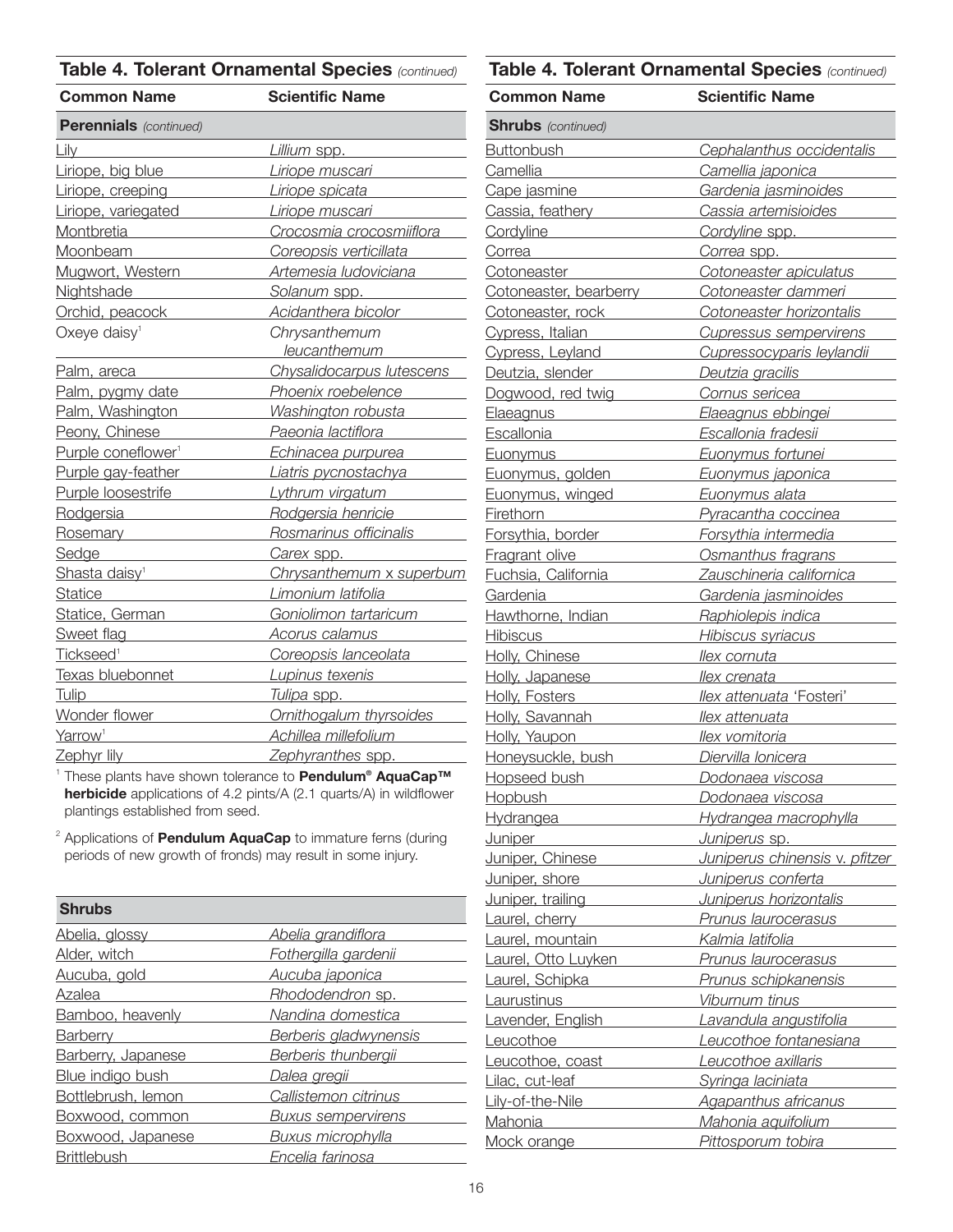| <b>Common Name</b>                                                                                                                                      | <b>Scientific Name</b>                                 |
|---------------------------------------------------------------------------------------------------------------------------------------------------------|--------------------------------------------------------|
| <b>Shrubs</b> (continued)                                                                                                                               |                                                        |
| Myrtle, compact                                                                                                                                         | <u>Myrtus communis </u>                                |
| Myrtle, wax                                                                                                                                             | <u>Myrica cerifera eleccional est</u>                  |
| Nandina                                                                                                                                                 | Nandina domestica                                      |
| Oleander <b>Contract Contract Contract Contract Contract Contract Contract Contract Contract Contract Contract Co</b>                                   | Nerium oleander                                        |
| Oregon grape                                                                                                                                            | Mahonia aquifolium                                     |
| Osmanthus                                                                                                                                               | Osmanthus fragrans                                     |
| Palm, European fan                                                                                                                                      | Chamaerops humilis                                     |
| Palm, Mediterranean fan                                                                                                                                 | Chamaerops spp.                                        |
| Phlox, prickly<br><u> Tanzania (</u>                                                                                                                    | Leptodactylon californicum                             |
| Photinia, Fraser                                                                                                                                        | Photinia x fraseri                                     |
| Pieris, Japanese                                                                                                                                        | Pieris japonica                                        |
| Pine, Mugo                                                                                                                                              | <u>Pinus mugo</u><br>the company of the company of the |
| Plum, Natal                                                                                                                                             | <u>Carissa grandiflora ______</u>                      |
| Privet, California                                                                                                                                      | Ligustrum ovalifolium                                  |
| Privet, glossy                                                                                                                                          |                                                        |
| Privet, variegated                                                                                                                                      | Ligustrum sinensis                                     |
| Privet, waxleaf                                                                                                                                         | Ligustrum japonicum                                    |
| Pyracantha<br>$\mathcal{L}(\mathcal{L}^{\mathcal{L}})$ and $\mathcal{L}^{\mathcal{L}}$ are the set of the set of the set of $\mathcal{L}^{\mathcal{L}}$ | <u>Pyracantha coccinea record</u>                      |
| Quince, flowering                                                                                                                                       | Chaenomeles japonica                                   |
| Ranger, Texas                                                                                                                                           | Leucophyllum frutescens                                |
| Redroot                                                                                                                                                 | Ceanothus spp.                                         |
| Rhododendron                                                                                                                                            | Rhododendron spp.                                      |
| Robira                                                                                                                                                  | Pittosporum tobira                                     |
| Rose                                                                                                                                                    | <u>Rosa spp. ______________</u>                        |
| Spice plant                                                                                                                                             | <u>Illicium parviflorum et est est un </u>             |
| Spiraea                                                                                                                                                 | Spiraea vanhouttei                                     |
| Spiraea, Anthony Waterer                                                                                                                                | Spiraea x bumalda                                      |
| Spiraea, Japanese                                                                                                                                       | Spiraea japonica                                       |
| Sweet bay                                                                                                                                               | Laurus nobilis                                         |
| Trumpet bush                                                                                                                                            | Tecoma stans                                           |
| Verbena, lemon                                                                                                                                          | Aloysia triphylla                                      |
| Viburnum                                                                                                                                                | <u>Viburnum suspensum </u>                             |
| <b>Vitex</b>                                                                                                                                            | Vitex spp.                                             |
| <u>Weigela</u>                                                                                                                                          | Weigela florida <b>Musical Community</b>               |
| Wild lilac                                                                                                                                              | Ceanothus spp.                                         |
| <b>Wisteria</b>                                                                                                                                         | Wisteria spp.                                          |
| <b>Xylosma</b>                                                                                                                                          | <u>Xylosma congestum romani</u>                        |
| Yellowbells                                                                                                                                             | Tecoma stans                                           |
| Yew <sup>1</sup>                                                                                                                                        | <u>Taxus media</u>                                     |
| Yew, Japanese <sup>1</sup>                                                                                                                              | <u>Taxus cuspidata</u>                                 |
| Yew, Southern <sup>1</sup>                                                                                                                              | Podocarpus macrophyllus                                |
| Yucca, Adam's needle                                                                                                                                    | Yucca filamentosa                                      |
| Yucca, weeping                                                                                                                                          | <u>Yucca pendula</u>                                   |

<sup>1</sup> Applications of **Pendulum® AquaCap™ herbicide** should not be made during spring growth or injury to terminals may occur.

| <b>Common Name</b>                        | <b>Scientific Name</b>                                                                        |
|-------------------------------------------|-----------------------------------------------------------------------------------------------|
| Trees                                     |                                                                                               |
| <u> Alder, European black</u>             | <u>Alnus glutinosa</u>                                                                        |
| <b>Apple</b>                              | Malus spp.                                                                                    |
| Arborvitae, American                      | Thuja occidentalis                                                                            |
| <b>Arbutus</b>                            | Arbutus spp.                                                                                  |
| Ash, red                                  | Fraxinus pennsylvanica                                                                        |
| Ash, white                                | Fraxinus americana                                                                            |
| Aspen, bigtooth                           | Populus grandidentata                                                                         |
| Aspen, quaking                            | Populus tremuloides                                                                           |
| Basswood                                  | Tilia spp.                                                                                    |
| <b>Birch, European weeping</b>            | Betula pendula                                                                                |
| Birch, river                              | Betula nigra                                                                                  |
| Buckeye, red                              | Aesculus pavia                                                                                |
| Cedar, white                              | Thuja occidentalis                                                                            |
| Chamaecyparis, Boulevard                  | Chamaecyparis pisifera                                                                        |
| Cherry, black                             | Prunus serotina                                                                               |
| Cherry, choke                             | Prunus virginiana                                                                             |
| Cherry, Kwanzan                           | Prunus serrulata                                                                              |
| Cherry, Nanking                           | Prunus tomentosa                                                                              |
| Cottonwood                                | Populus deltoides                                                                             |
| Crabapple                                 | <u>Malus spp.</u>                                                                             |
| Crape myrtle                              | Lagerstroemia indica                                                                          |
| Cryptomeria, Japanese cedar               | Cryptomeria japonica                                                                          |
| Cypress, bald                             | Taxodium distichum                                                                            |
| Cypress, Leyland                          | Cupressocyparis leylandii                                                                     |
| Dogwood, flowering                        | Cornus florida                                                                                |
| Dogwood, Korean                           | Cornus kousa                                                                                  |
| Dogwood, shrub                            | Cornus spp.                                                                                   |
| Dogwood, silky                            | Cornus amomum                                                                                 |
| El                                        | Ulmus japonica                                                                                |
| Elm, winged                               | Ulmus alata                                                                                   |
| Eucalyptus (Silver-dollar) tree           | Eucalyptus cinerea                                                                            |
| Fir, balsam                               | Abies balsamae                                                                                |
| Fir, Douglas                              | Pseudotsuga menziesii                                                                         |
| Fir, Fraser                               | Abies fraseri <b>Abies</b> <i>straseri</i> <b>Abies</b> <i>straseri</i> <b>Abies <i>n</i></b> |
| Fir, white <b>Example 2018</b>            | Abies concolor                                                                                |
| Franklinia <b>Franklinia</b>              | Franklinia spp.                                                                               |
| Fringe tree                               | Chlonenthus retusus                                                                           |
| Ginkgo                                    | Ginkgo biloba <b>Santana (1994)</b>                                                           |
| Gum, black <b>Communication</b>           | Nyssa sylvatica                                                                               |
| Gum, sour                                 | Nyssa sylvatica                                                                               |
| Haw, black <b>Haw</b>                     | Viburnum prunifolium                                                                          |
| Hawthorn <b>Exercise State Advanturer</b> | Crataegus spp.                                                                                |
| Hemlock, Canada <b>Martin Adams Adams</b> | Tsuga canadensis                                                                              |
| Hemlock, Eastern                          | <u>Tsuga canadensis esterna e</u>                                                             |
| Holly, American                           | <u>llex opaca ______________</u>                                                              |
| Honeylocust Manuscript                    | Gleditsia triacanthos                                                                         |
| Lilac, common                             | Syringa vulgaris                                                                              |
| Lilac, Japanese tree                      | Syringa reticulata                                                                            |
| Linden                                    | Tilia spp.                                                                                    |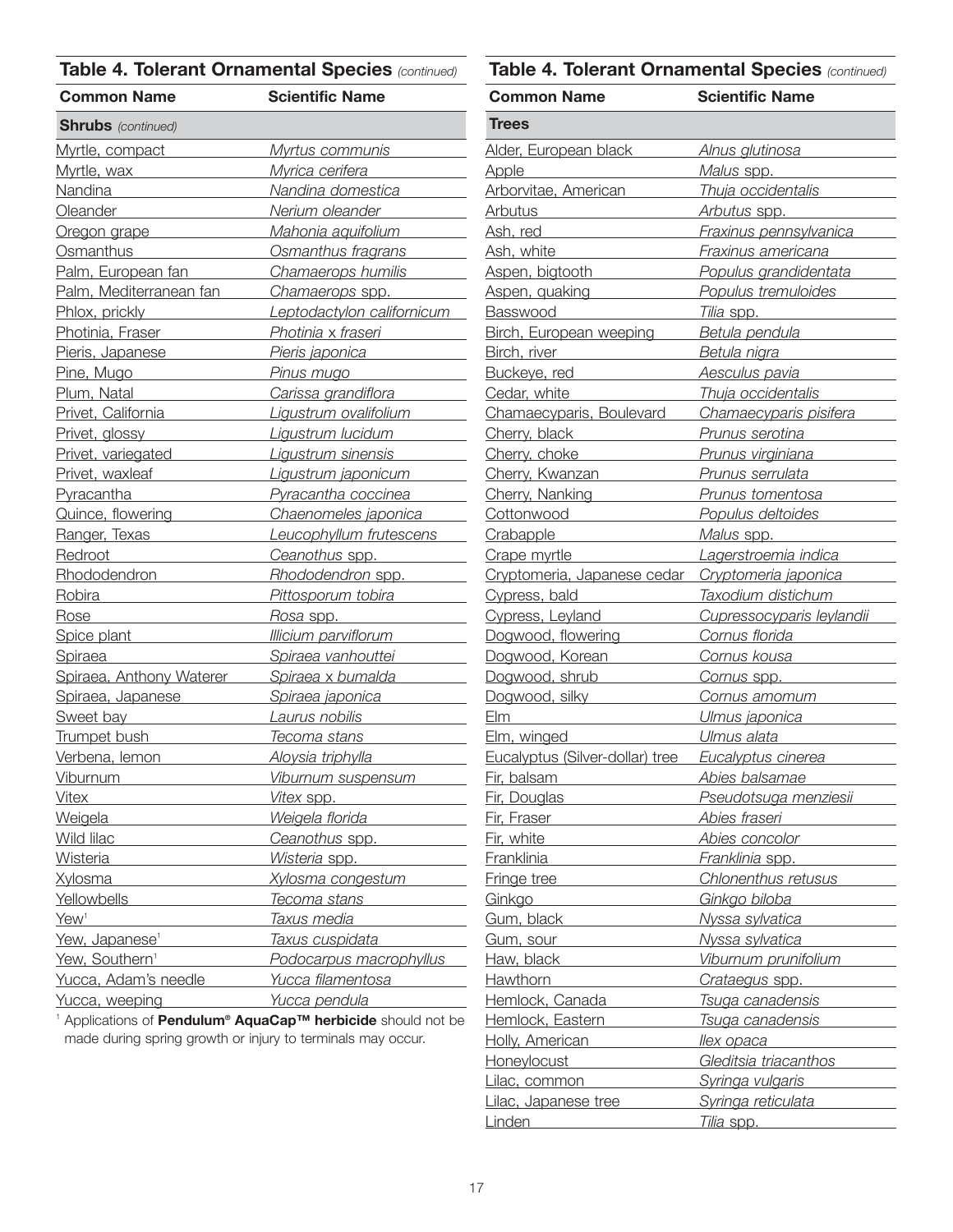| <b>Common Name</b>                                                                                                                                                                                                             | <b>Scientific Name</b>                                            |
|--------------------------------------------------------------------------------------------------------------------------------------------------------------------------------------------------------------------------------|-------------------------------------------------------------------|
| <b>Trees</b> (continued)                                                                                                                                                                                                       |                                                                   |
| Magnolia, saucer                                                                                                                                                                                                               | <u>Magnolia soulangiana</u>                                       |
| Magnolia, Southern                                                                                                                                                                                                             | Magnolia grandiflora                                              |
| Magnolia, star <b>Magnolia</b> , star                                                                                                                                                                                          | Magnolia stellata                                                 |
| Maidenhair tree                                                                                                                                                                                                                | Ginkgo biloba                                                     |
| Maple, Japanese                                                                                                                                                                                                                | Acer palmatum                                                     |
| Maple, Norway <b>Maple</b> Maple Maple                                                                                                                                                                                         | Acer platanoides                                                  |
| Maple, red                                                                                                                                                                                                                     | Acer rubrum                                                       |
| Maple, sugar <b>Maple</b>                                                                                                                                                                                                      | Acer saccharum                                                    |
| Nannyberry, rusty                                                                                                                                                                                                              | Viburnum rufidulum                                                |
| Oak, chinquapin                                                                                                                                                                                                                | Quercus muehlenbergii                                             |
| Oak, live                                                                                                                                                                                                                      | Quercus virginiana                                                |
| Oak, pin                                                                                                                                                                                                                       | Quercus palustris                                                 |
| Oak, red                                                                                                                                                                                                                       | Quercus rubra                                                     |
| Oak, swamp chestnut                                                                                                                                                                                                            | Quercus michauxii <b>Quercus</b>                                  |
| Oak, water                                                                                                                                                                                                                     | Quercus nigra                                                     |
| Oak, white the control of the control of the control of the control of the control of the control of the control of the control of the control of the control of the control of the control of the control of the control of t | Quercus alba                                                      |
| Oak, willow Dak and Dak and Dak and Dak and Dak and Dak and Dak and Dak and Dak and Dak and Dak and Dak and D                                                                                                                  | Quercus phellos                                                   |
| Olive                                                                                                                                                                                                                          | Olea europaea                                                     |
| Palm, date                                                                                                                                                                                                                     | Phoenix spp.                                                      |
| <u>Palm, fan <i>Elenander</i></u>                                                                                                                                                                                              | Washingtonia spp.                                                 |
| Palm, pindo                                                                                                                                                                                                                    | Butia spp.                                                        |
| Palm, Washington                                                                                                                                                                                                               | Washingtonia spp.                                                 |
| Peach______                                                                                                                                                                                                                    | <u>Prunus persica providents</u>                                  |
| Pear, Bradford                                                                                                                                                                                                                 | Pyrus calleryana 'Bradford'                                       |
| Pecan 2008                                                                                                                                                                                                                     | Carya illinoensis                                                 |
| Pine, Austrian                                                                                                                                                                                                                 | Pinus nigra                                                       |
| Pine, Italian stone                                                                                                                                                                                                            | Pinus pinea                                                       |
| Pine, loblolly <b>Example 2014</b>                                                                                                                                                                                             | Pinus taeda                                                       |
| Pine, Monterey                                                                                                                                                                                                                 | Pinus radiata                                                     |
| Pine, red                                                                                                                                                                                                                      | Pinus resinosa                                                    |
| Pine, Scotch <b>Communication</b>                                                                                                                                                                                              | Pinus sylvestris                                                  |
| Pine, Virginia                                                                                                                                                                                                                 | Pinus virginiana                                                  |
|                                                                                                                                                                                                                                | Pine, white <b>Pinus</b> Strobus <b>Prince Contains Container</b> |
|                                                                                                                                                                                                                                | Plum, purple leaf Prunus cerasifera                               |
|                                                                                                                                                                                                                                | Poplar, black Populus nigra                                       |
| Redcedar, Eastern                                                                                                                                                                                                              | Juniperus virginiana                                              |
| Redcedar, Western                                                                                                                                                                                                              | Thuja plicata                                                     |
| Red ironbark                                                                                                                                                                                                                   | Eucalyptus sideroxylon                                            |
|                                                                                                                                                                                                                                | 'Rosea' <u>_________</u>                                          |
| Redwood, dawn                                                                                                                                                                                                                  | Metasequoia                                                       |
|                                                                                                                                                                                                                                | glyptostroboides                                                  |
| Sequoia, giant                                                                                                                                                                                                                 | Sequoiadendron giganteum                                          |
| Serviceberry <b>Serviceberry</b>                                                                                                                                                                                               | Amelanchier laevis                                                |
| Sourwood                                                                                                                                                                                                                       | Oxydendrum arboreum                                               |
| Spruce, Colorado blue                                                                                                                                                                                                          | Picea pungens                                                     |
| Spruce, dwarf Alberta                                                                                                                                                                                                          | Picea glauca 'Albertiana'                                         |
| Spruce, Norway                                                                                                                                                                                                                 | Pice <u>a abies and the product</u>                               |
| Spruce, white Spruce Spruce Spruce Spruce Spruce Spruce Spruce Spruce Spruce Spruce Spruce Spruce Spruce Spruce Spruce Spruce Spruce Spruce Spruce Spruce Spruce Spruce Spruce Spruce Spruce Spruce Spruce Spruce Spruce Spruc | Picea glauca                                                      |
| Sweetgum                                                                                                                                                                                                                       | Liquidambar styraciflua                                           |
|                                                                                                                                                                                                                                | Sycamore Platanus occidentalis                                    |
|                                                                                                                                                                                                                                |                                                                   |

| <b>Common Name</b>       | <b>Scientific Name</b>  |
|--------------------------|-------------------------|
| <b>Trees</b> (continued) |                         |
| <b>Trachycarpus</b>      | Trachycarpus spp.       |
| Tulip tree               | Liriodendron tulipifera |
| Walnut, black            | Juglans nigra           |
| Willow, weeping          | Salix babylonica        |
| Yellowwood               | Cladrastis lutea        |